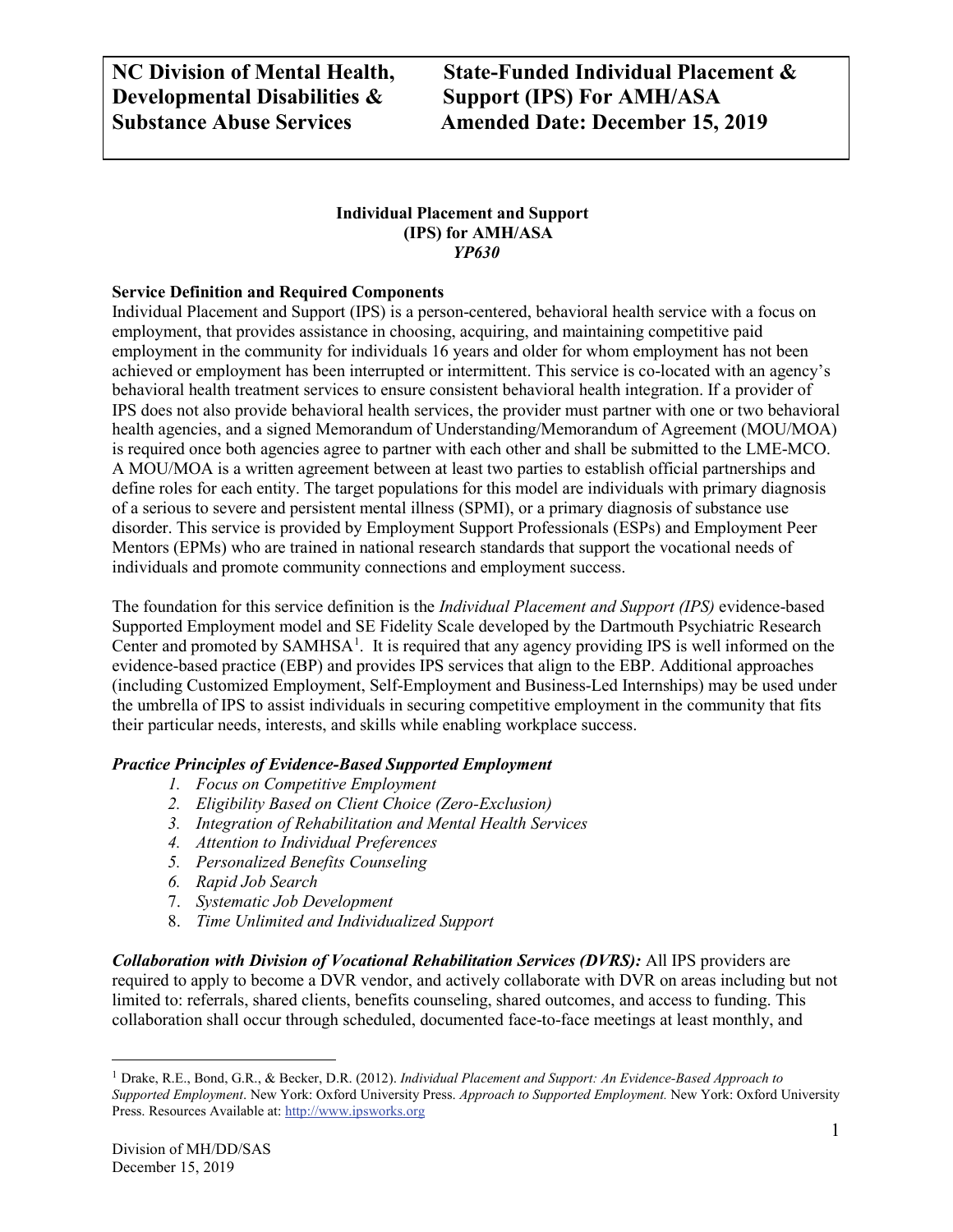**NC Division of Mental Health, State-Funded Individual Placement & Developmental Disabilities & Support (IPS) For AMH/ASA Support (IPS) For AMH/ASA Substance Abuse Services Amended Date: December 15, 2019**

client-related contacts (phone, e-mail, in person).The team works quickly in the process of identifying sources of services in a collaborative, prompt, and timely manner to maximize motivation, provide assertive engagement, and overcome any barriers to accessing services (principle of Rapid Job Search).

IPS is implemented through a rapid job search approach, preceded by the development of a thorough career profile, and strategic job development. Interventions are individualized and may include any combination of the services indicated below.

#### *Critical elements of IPS include:*

- 1. *Development of the Career and Educational Profile.* Required components of the Career Profile include: previous work experience, goals, preferences, strengths, barriers, skills, disclosure preferences, career advancement/education/plan for graduation.
- 2. *Ongoing Benefits Counseling*. ESPs provide information on available Social Security Work Incentives, including assistance with reporting earnings to Social Security and assistance with accessing eligibility to the North Carolina Division of Medical Assistance (NCDMA) Health Coverage for Workers with Disabilities or referral to professional Work Incentives Planning and Assistance (WIPA) or benefits counselors for a personalized work incentives plan for any state or federal entitlement.
- 3. *Behavioral Health Integration*. Requirements are identified in the *Employment Behavioral Health Team for Individual Placement and Support (IPS)* guidance published on November 15, 2017.
- 4. *Addressing Barriers to Employment.* Barriers to employment may be actual or perceived and support may include: addressing justice system involvement, a lack of work history, limited housing, child care, and transportation.
- 5. *Employment Peer Mentor.* EPMs provide support around assertive engagement, recovery, and wellness management. EPMs shall have their NC Certified Peer Support Specialist (NC CPSS) and will be required to receive specialized employment peer mentoring training.
- 6. *Rapid Job Search and Systematic Job Development.* ESPs help individuals seek jobs directly, and do not provide extensive pre-employment assessment and training, or intermediate work experiences. The job process begins early, within 30 days of starting IPS services. This rapid job search is supported by ESPs developing relationships with employers through multiple face-toface meetings. ESPs take time to learn about the employers' needs and the work environment while gathering information about job opportunities that might be a good fit for individuals they are working with.
- 7. *Disclosure.* Assuring that the individual has all the necessary information to make an informed decision on disclosing a disability by jointly discussing the risks and benefits of disclosure on an ongoing basis as well as the degree of disclosure during the entire employment process.
- 8. *Job Accommodations and Assistive Technology.* ESPs identify and address job accommodations or technology needs. Job accommodations can include the following: adjusting work schedule to reduce exposure to triggering events (i.e., heavy traffic triggering symptoms of agoraphobia);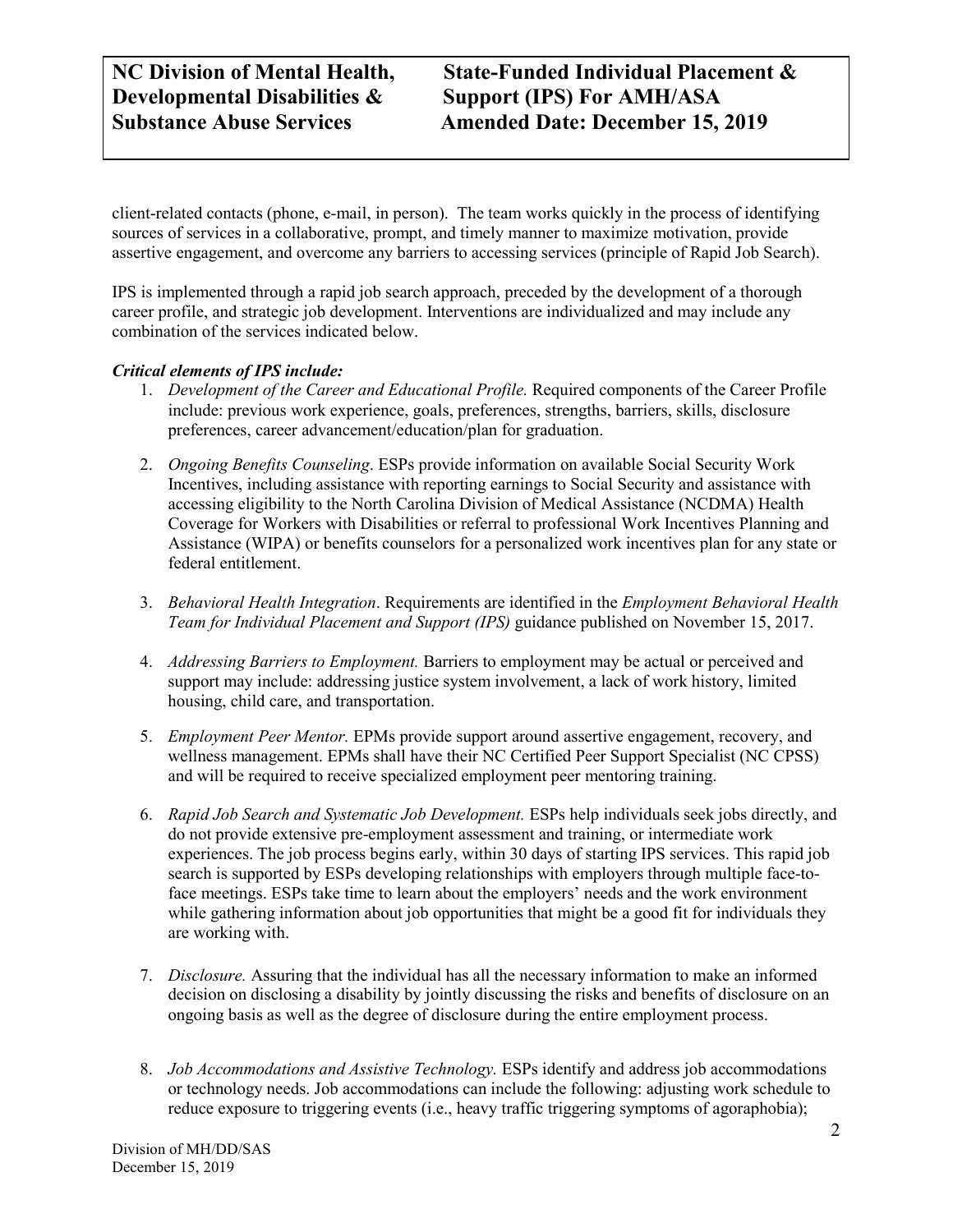**NC Division of Mental Health, State-Funded Individual Placement & Substance Abuse Services Amended Date: December 15, 2019**

providing a private area for individuals to take breaks if they experience an increase in symptoms; access to telephone to contact support person if needed while at work; adjusting job schedule to accommodate scheduled mental health appointments; and small, frequent breaks as opposed to one long one. Assistive Technology can include the following: bedside alarms, electronic medication reminders while at work or at home, and use of portable music device/headset to block out internal or external distractions.

9. *Follow along supports.* These supports are planned for early in the employment process, are personalized, and follow the individual for as long as they need and want support. The focus is supporting the individual in becoming as independent as possible, and seeking to involve family members, co-workers, and other natural supports. These supports can be provided on the job site or off site, and focus on the continued acquisition and development of skills needed to maintain employment (i.e.- addressing absences, personal leave, dealing with crises, conflict resolution skills, budgeting skills, financial literacy, and asset development.)

ESPs shall collaborate with the individual on what level of "on-the-job" and/or "off-site" training and support is needed or desired to master the duties and requirements of the job. The support frequency, modality and location should be tailored to the individual, their needs, and preferences. Efforts should be made to ensure that the follow along support service is sufficient to ensure ongoing employment retention and success, yet focused on titrating paid supports down and increasing natural and community supports. The team should also be flexible in the provision of short term retraining, based on changing job requirements or performance issues identified.

#### **Table 1. Evidence-Based Model and Supplemental Approaches**

The following evidence-based model and supplemental best practice approaches encompass all the critical elements of IPS described above. It is preferred that providers develop their program by being trained in and offering supplemental approaches in practice to provided person-centered and individualized/customized services and meet the variety of consumer needs.

| <b>Required</b>                         | <b>Individual Placement and Support (IPS)</b>             |
|-----------------------------------------|-----------------------------------------------------------|
|                                         | Resources Available at: http://www.ipsworks.org           |
| Supplemental Employment Approaches used | <b>Customized Employment (CE)</b>                         |
| within the IPS framework                | Resources available at                                    |
|                                         | http://www.dol.gov/odep/categories/workforce/Customize    |
|                                         | dEmployment/what/                                         |
| Supplemental Employment                 | <b>Self-Employment, Micro-Enterprise, Small Business:</b> |
| Approach used within the IPS framework  | Resources available at:                                   |
|                                         | http://www.dol.gov/odep/topics/SelfEmploymentEntrepre     |
|                                         | neurship.htm                                              |
|                                         | http://www.dol.gov/odep/#                                 |
| Supplemental Employment                 | <b>Business-Led Internship Training:</b>                  |
| Approach used within the IPS framework  | http://www.dol.gov/odep/#                                 |

**Provider Requirements:** IPS is administered by a provider organization that meets all of the following requirements: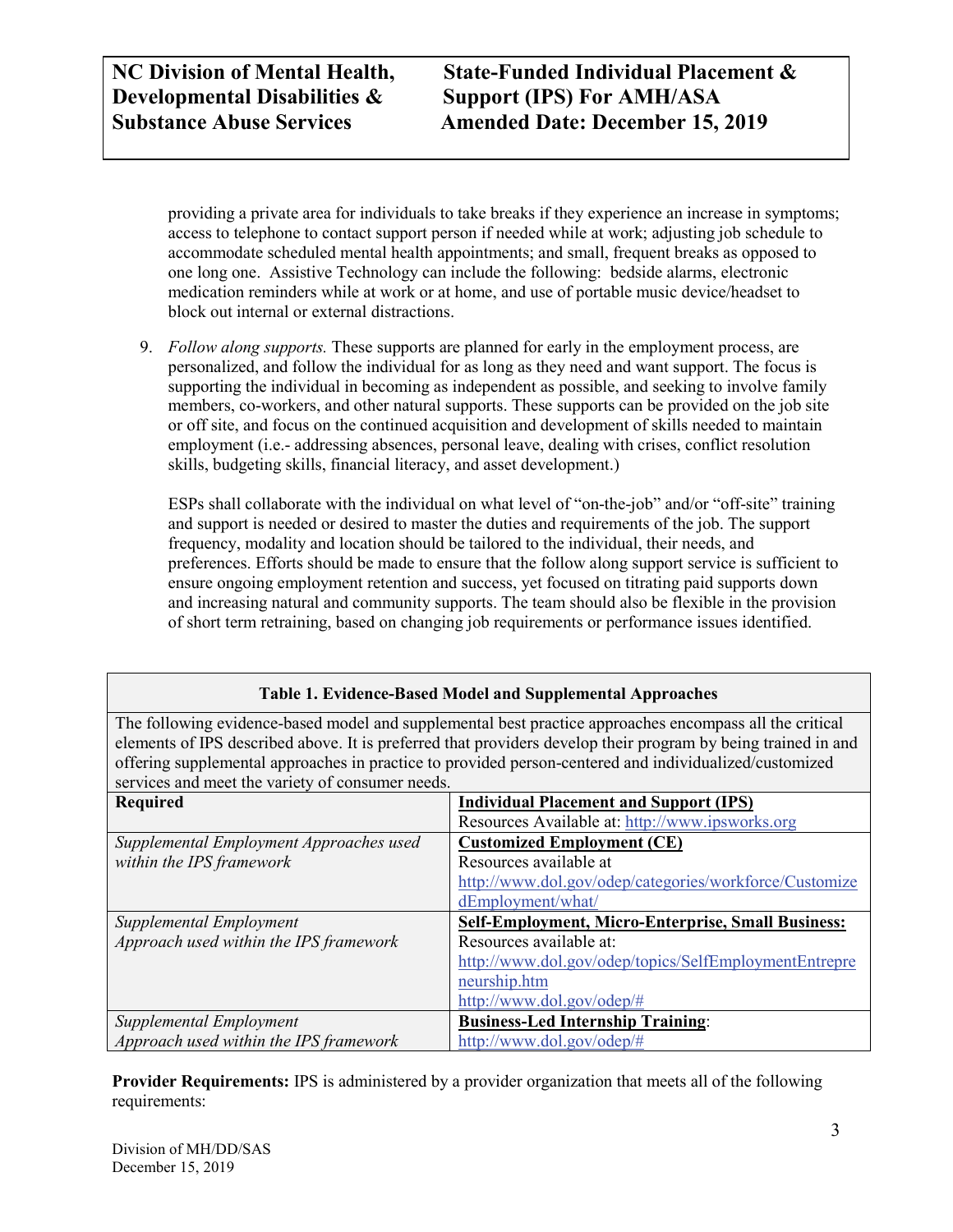- a. Meet provider qualification policies, procedures, and standards established by the North Carolina Division of Mental Health, Developmental Disabilities and Substance Abuse Services (DMH/DD/SAS);
- b. Fulfill the requirements of 10A NCAC 27G;
- c. Demonstrate that they meet these standards by being certified by the Local Management Entities-Managed Care Organizations (LME-MCO);
- d. Establishment as a legally constituted entity capable of meeting all of the requirements of the Provider Certification, communication bulletins, and service implementation standards; and
- e. Comply with all applicable federal and state requirements. This includes the North Carolina Department of Health and Human Services statutes, rules, policies, communication bulletins and other published instructions.

Further, agencies providing IPS should integrate *Employment First* practices into their policies, procedures, and agency mission and values. *Employment First* principles include that competitive employment is the first and preferred outcome for individuals with mental health and co-occurring diagnoses, that employment opportunities are integrated in the community, pay at least minimum wage, and are not set aside jobs for individuals with disabilities. Agencies shall ensure that IPS-service information is evident through marketing flyers and posters in lobbies and service areas. The agency as a whole tracks employment as an outcome for all individuals served within the Agency, not just within the IPS team.

**Staffing Requirements:** Employment Support Professionals (ESPs) work as an IPS team, or "Vocational Unit", comprised of a Team Lead, ESPs and Employment Peer Mentors (EPMs) to help problem-solve and share job leads and responsibilities. Sufficient staff must be in place to meet the varying needs of individuals served and promote community inclusion and employment success. The IPS program can grow to a team with a full time Team Lead supervising a maximum of 10 staff (8 ESPs with 2 EPMs) and cannot serve more than 210 individuals (8 ESPS with caseloads of 25 each and a TL with a caseload of 10). Thereafter, an additional Team Lead must be hired to create a new team.

| <b>Table 2. Employment Staff Level Requirements, Experience and Qualifications</b> |                                                                                           |  |
|------------------------------------------------------------------------------------|-------------------------------------------------------------------------------------------|--|
| <b>IPS Team Lead</b>                                                               | 1.0 FTE, dedicated IPS Team Lead (also referred to as Lead ESP) who is a Qualified Mental |  |
|                                                                                    | Health Professional. The Team Lead shall have at least 12 months of experience working    |  |
|                                                                                    | with individuals with mental illness and recommended at least 6 months of vocational      |  |
|                                                                                    | experience and/or be a Certified Employment Support Professional (CESP). The Team Lead    |  |
|                                                                                    | may supervise other IPS staff (maximum of 10) including additional ESPs and EPMs.         |  |
| <b>Employment Support</b>                                                          | 1.0 FTE Employment Support Professionals who may be either a Qualified Professional       |  |
| <b>Professional (ESP)</b>                                                          | (MH), an Associate Professional (MH), a Certified Employment Support Professional         |  |
| (No more than 2)                                                                   | (CESP), or certified in Individual Placement and Support (CIPS) through The IPS           |  |
| individuals may share                                                              | Employment Center at www.ipsworks.org and has the required experience serving the         |  |
| this FTE position.)                                                                | MH/SA population. Additional ESPs should be hired to be part of the team as caseloads     |  |
|                                                                                    | grow per caseload ratio.                                                                  |  |
| <b>Employment Peer</b>                                                             | 1.0 FTE Employment Peer Mentor is a NC Certified Peer Support Specialists, who has a      |  |
| <b>Mentor (EPM)</b>                                                                | minimum education of HS/GED and who preferably has been employed in any capacity in       |  |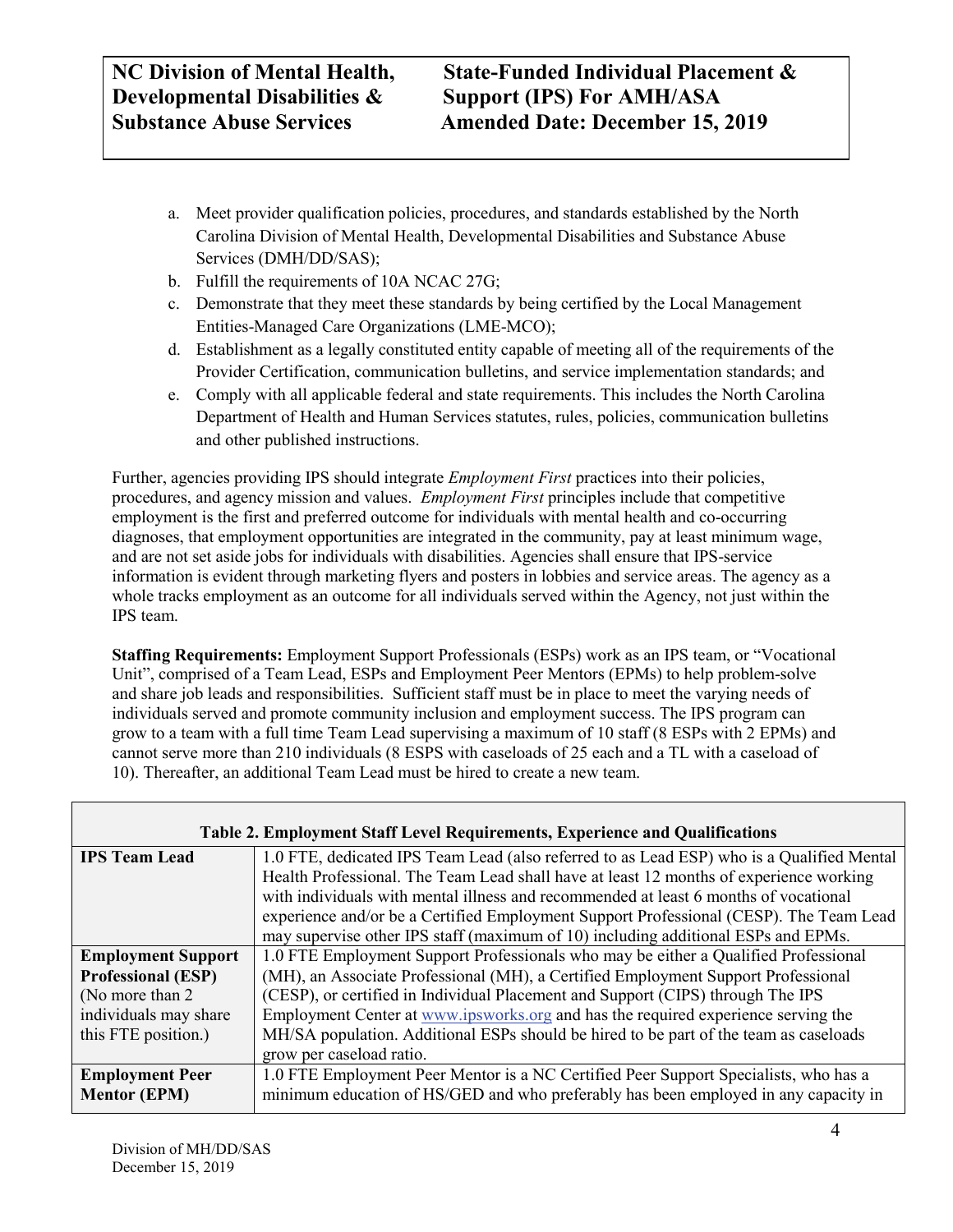## **NC Division of Mental Health, State-Funded Individual Placement & Substance Abuse Services Amended Date: December 15, 2019**

| (No more than 2)          | the past*. Staff fulfilling this role must successfully complete the NC approved                |
|---------------------------|-------------------------------------------------------------------------------------------------|
| individuals may share     | Employment Peer Mentoring course within 6 months of employment.                                 |
| this FTE position.)       |                                                                                                 |
|                           | *If a provider has limited availability of qualified EPMs in their catchment area, efforts to   |
|                           | build capacity, train, and recruit peers must be continuous and documented. Exceptions may      |
|                           | be made for providers who are sponsoring an individual to become certified and they will        |
|                           | have 90 days from their hire date to obtain their North Carolina Certified Peer Support         |
|                           | Specialist (NC CPSS) certification. <i>Providers must employ certified EPMs in this role no</i> |
|                           | later than six months after the provider start date for this service.                           |
| <b>Program Assistant</b>  | 0.5 FTE Program Assistant to support the IPS team who has a minimum education of a              |
| (PA)                      | HS/GED and who preferably has been employed in any capacity in the past.                        |
| <b>Benefits Counselor</b> | 0.3 FTE Benefits Counselor to support the IPS team who is a Certified Work Incentives           |
| (BC) - Optional           | Counselor (CWIC) or a credentialed Work Incentives Planner (WIP), who has a minimum             |
|                           | of a HS/GED and who preferably has been employed in any capacity in the past.                   |

*Caseload Ratios:* Staff caseloads vary, depending on where individuals are in their employment phase. For 1 FTE ESP a ratio should not exceed **1:25** Caseload size for the IPS Team Lead should vary based on the number of ESPs and EPMs they supervise. For guidance, if an IPS Team Lead supervises a team of 10 staff, the IPS Team Lead's caseload should not exceed 3 individuals.

*IPS Team Start-up/Transition:* New programs must start with a full time, dedicated Team Lead and at least a 0.5 FTE ESP and a 0.5 FTE EPM as they build up the program, with the expectation that the full team to include the 0.5 FTE PA (see Table 2) must be in place within 6 months of program start date. The program may hire additional ESPs while reducing the caseload for the Team Lead as the team staffing and caseload sizes grow and must keep the ESP to individual served ratio at 1 per 25 individuals receiving services.

#### **Staff Responsibilities**

**Team Leader (TL):** Knowledge and application of the evidence-based model and applicable approaches as described in Table 1 is required. In addition to providing IPS critical elements mentioned above, the team lead is responsible for:

- Overseeing the operations of the program or team;
- Providing oversight of employment services and collaborating with behavioral health supports;
- Supervising staff to assure the delivery of evidence-based and ethical practices;
- Providing weekly outcome based supervision and monthly field mentoring with each staff member;
- Collaborating with VR as necessary to discuss referrals and problem solve barriers; and
- Directly provide IPS services to individuals.

**Employment Specialist Professional (ESP):** Knowledge and application of the evidence-based model and applicable approaches as described in Table 1 is required. In addition to providing the *Critical elements of IPS* (career profile, benefits counseling, behavioral health integration, addressing barriers to employment, rapid job search, systematic job development, support with disclosure, job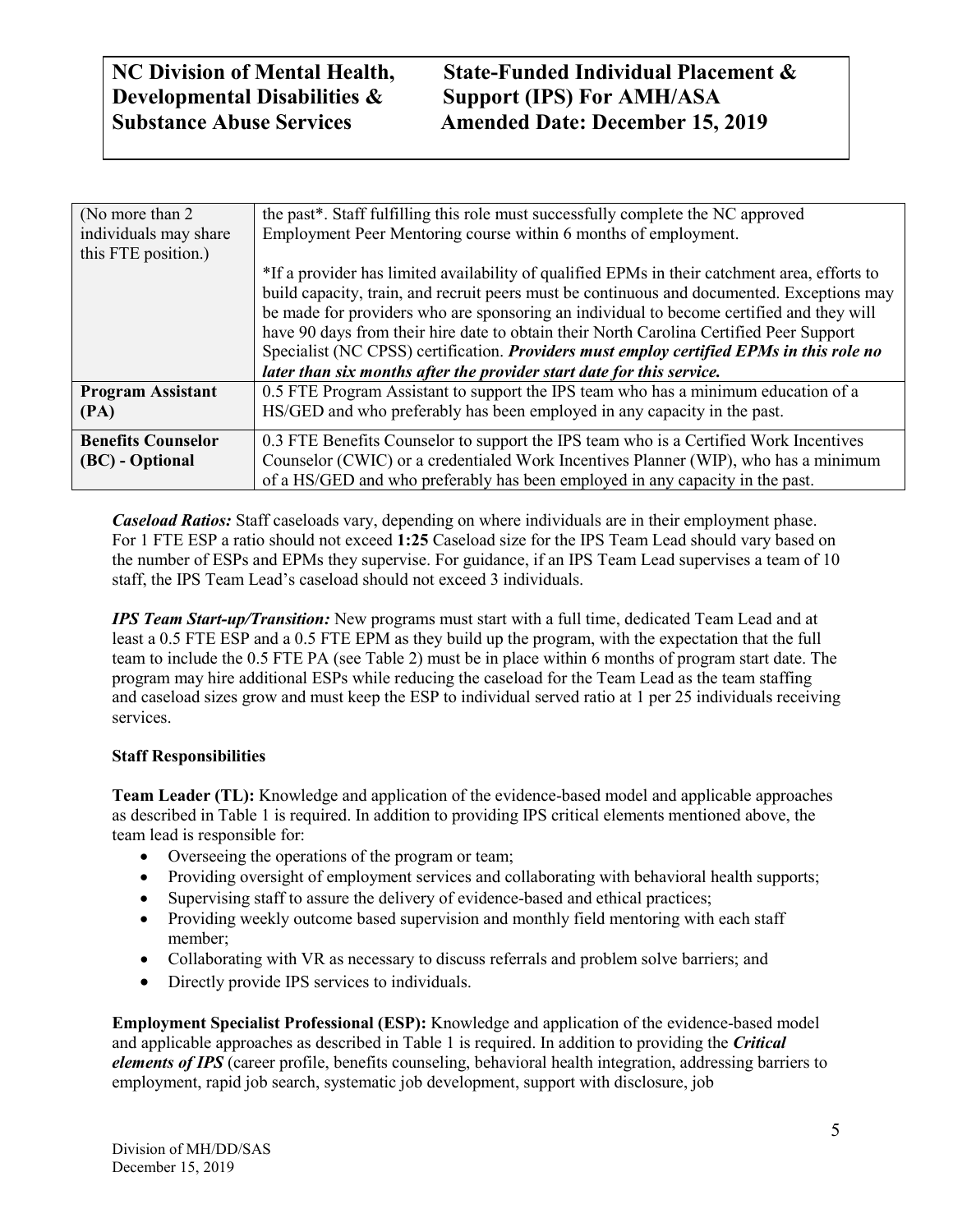accommodations/assistive technology, follow along supports, and career and education development), the responsibilities of the ESP may include, but not be limited to:

- Using assertive engagement strategies to engage individuals considering IPS services;
- Directly provide IPS services to individuals;
- Developing the Career Profile and PCP and/or Employment Plan for individuals assigned to him or her;
- Collaborating with EPMs, DVR, behavioral health providers, families, natural supports, housing, transportation, and other community service providers who support the individual;
- Coordinating services and assuring person-centeredness in the employment planning process; and
- Developing relationships with employers by learning about their businesses, hiring practices, hiring preferences, and business priorities over multiple visits.
- Teaching psychiatric rehabilitative skills to promote independent living.

ESPs primarily provide only employment services; however, providers may need to spend some of their time providing employment-related case management functions. However, provision of case management functions should not exceed more than 5-10% of the ESP's FTE.

**Employment Peer Mentor (EPM):** EPMs offer hope and motivation by drawing from their lived experience and their own employment experiences to encourage other individuals to seek and maintain employment, wellness, and community integration. Employment Peer Mentors do not hold their own caseloads and do not function as an extension of ESPs or as case managers. They support any and all individuals enrolled in the service through the provision of wellness interventions, promoting selfdetermination, and helping individuals advocate for themselves. The responsibilities of the Employment Peer Mentor may include, but are not limited to, the following:

- Promoting self-determination, recovery, self-advocacy, and self-direction; assisting individuals in identifying strengths; wellness goals; setting objectives, and identifying barriers;
- Exploring career and educational aspirations with the individual;
- Attending treatment team meetings with the individual to promote the individual's use of selfdirected advocacy tools; assisting the individual in goal planning and participating with the individual and the ESP in the development of the Career Profile and PCP and/or Employment Plan; assisting the individual in learning how to ask for appropriate services in community;
- Modeling self-advocacy skills for addressing disclosure issues or requesting job accommodations;
- Teaching wellness management strategies and helping individuals develop their own selfmanagement plan and tools to use in the workplace and in their personal lives; using manualized strategies such as Illness Management and Recovery (IMR)/Wellness Management and Recovery (WMR), Wellness Recovery Action Plan (WRAP), Vocational IMR, and others;
- Connecting to support groups in the community to learn from other peers, to promote hope, to problem-solve through work situations, and to decrease social isolation;
- Providing education to increase the IPS team's understanding of self-advocacy and peer support roles, and to promote a culture in which individuals' points of view and preferences are recognized, understood, respected, and integrated into service delivery;
- Sharing his or her own personal story to model how to choose, obtain, and keep employment;
- Supporting individuals in making informed decisions about employment and building community connections;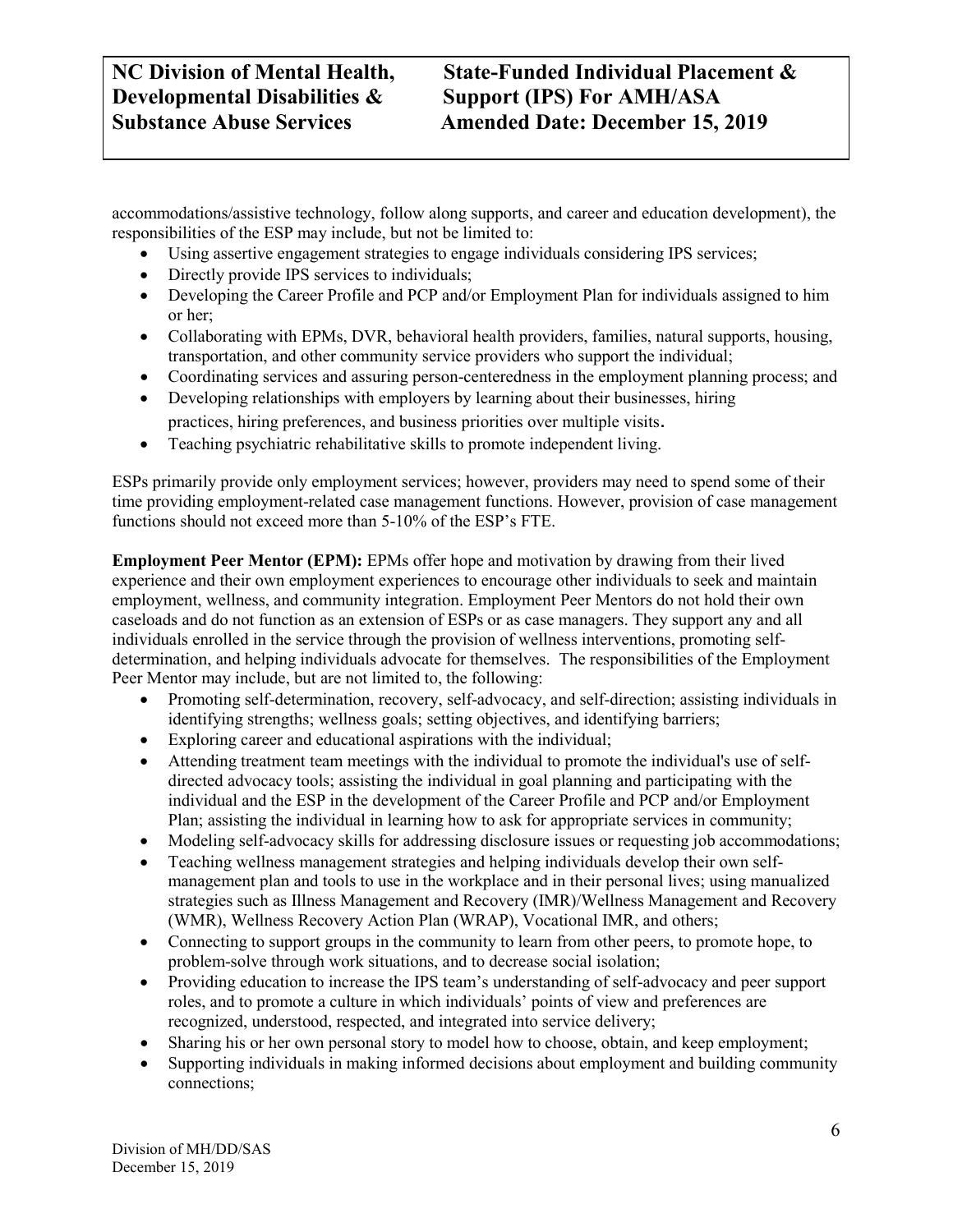- Supporting individuals in the vocational choices they make and in overcoming job-related concerns;
- Building social skills in the community that will enhance job acquisition and tenure;
- Assisting in obtaining the proper documentation necessary for employment;
- Attending recovery support groups and NA/AA meetings with the individual if appropriate; and
- Assisting with financial wellness using tools for money management and asset development.

**Program Assistant (PA):** The Program Assistant shall provide a full range of supports to the team, including but not limited to:

- Organizing, coordinating, and monitoring all administrative operations of the team;
- Record management;
- Entering and tracking team performance beneficiary outcome data;
- Running reports;
- Receiving calls and responding to referral sources;
- Managing authorization requests;
- Assisting with organizational record-keeping;
- Managing human resources and continuing education files for ESPs; and
- Scheduling activities.

**Benefits Counselor (BC):** Work Incentive Benefits Analysis Services (WIBAS) is a service designed to inform the individual (and guardian, payee representative, and/or natural support, if applicable) of the multiple pathways to ensuring individualized competitive and integrated employment or self-employment which results in economic self-sufficiency (net financial benefit) through the use of various work incentives. Services are face-to-face, individualized, and are provided as the person needs and requests the interventions (i.e., daily, weekly, monthly, etc.). Individuals providing work incentive and benefits counseling must:

- Possess a thorough understanding of all eligibility requirements (including local requirements), processes, and rules for all types of benefits, including, SSI/SSDI, Food Stamps, Veteran's benefits, housing subsidies, etc.
- Have the ability to complete benefits calculations.
- Have knowledge of work incentives (how they work, how they are calculated, etc.).
- Understand how to access work incentives (i.e., 1916b, Subsidies, IRWEs, PASS, etc.).
- Possess the ability to develop IRWEs, Subsidies, Special Conditions, and PASS with individuals.
- Gather and report accurate information about the individual's benefits.
- Support the individual to develop a better understanding in regard to the questions and concerns he/she has around his/her benefits and working.
- As appropriate, help the individual develop a plan to maximize his/her earning potential, report his/her earnings, and navigate the benefit systems he/she is involved in or seeks to gain involvement in.
- Provide the individual with a report explaining the results, including any changes to his/her benefits, of the work incentive benefit analysis.
- Provide the individual a list of work incentives available to him/her (as applicable).
- As appropriate, support the individual to access the work incentive he/she wants to use.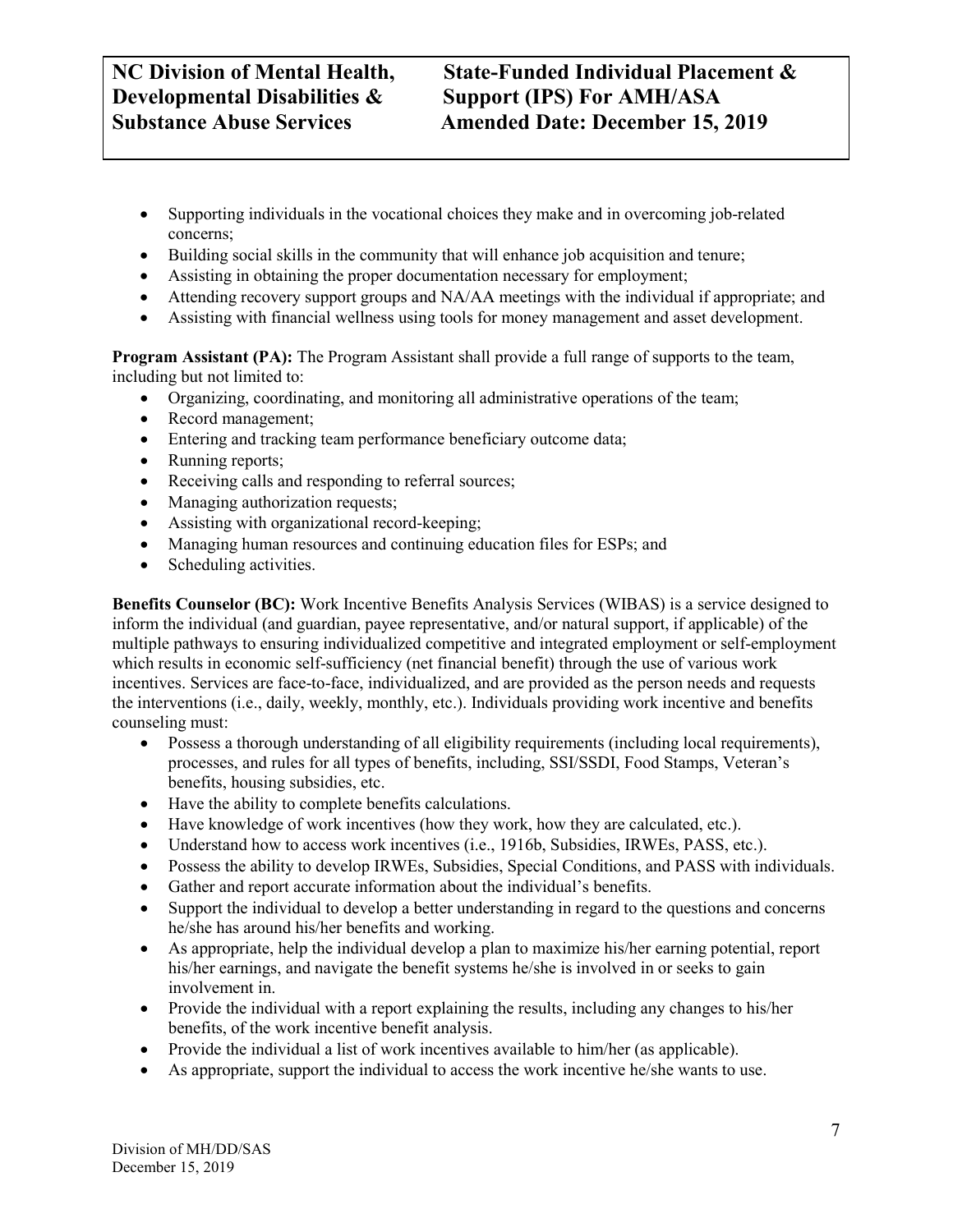**NC Division of Mental Health, State-Funded Individual Placement & Substance Abuse Services Amended Date: December 15, 2019**

• Create a Work Incentive Benefits Analysis and/or amend a Work Incentive Benefits Analysis in the event of the individual seeking changes in his/her income.

#### **Training and Certification Requirements**

All training shall be documented and kept on file with the provider agency. All staff in Table 2, with the exception of the Program Assistant and Benefits Counselor, must be trained in the DHHS approved *"Individual Placement and Support 101"* training offered by the Institute for Best Practices or the Online Practitioner Skills course offered through [www.ipsworks.org](http://www.ipsworks.org/) within **90** days of each staff's date of hire. Additional training is required for Employment Peer Mentors. EPMs must participate in DHHS approved *"Employment Peer Mentoring"* curriculum within **6** months of their date of hire. It is recommended that EPMs participate in the Vocational Illness Recovery Management (VIMR) training available on the UNC Behavioral Health Springboard website. These trainings have been developed in collaboration with DMH/DD/SAS and external stakeholders. DMH/DD/SAS will maintain the authority to approve DHHS trainers, and to monitor and update training curricula as needed.

This DHHS approved curricula meets nationally accepted professional skills and competencies to ensure high quality services and high outcomes for individuals. Additionally, these trainings enable ESPs to earn the designation of *Certified Employment Support Professional (CESP)* by passing the national examination established by the Employment Support Professional Certification Council (ESPCC), founded by APSE (Association of People Supporting Employment First). It is highly recommended that all staff in Table 2, with the exception of the Program Assistant and Benefits Counselor, work to become *CESPs* or certified in Individual Placement and Support (CIPS), offered through the IPS Employment Center at [www.ipsworks.org](http://www.ipsworks.org/) to demonstrate that national competencies for evidence-based practices have been met. ESPs are also encouraged to seek out other national credentials, such as the Certified Rehabilitation Counselor (CRC) credential.

ESPs, EPMs and team leads are required to complete 6 hours of Person Centered Thinking and 6 hours of Motivational Interviewing Training within 90 days of their date of hire. IPS Team Leads are required to complete the *Supervising NC Certified Peer Support Specialists* training available on the UNC Behavioral Health Springboard website or applicable DHHS vendor within 6 months of hire.

For each additional year of employment from the date of hire, all staff in Table 2, except for the Program Assistant, must receive 5 or more hours of additional training which include specialty approaches for the implementation of ethical, person-centered, best practice IPS per population served. Training may be in the form of locally-provided training, webinars, or regional/national conferences and must be documented.

#### **Fidelity Evaluation**

Providers operating IPS teams will be evaluated, by DMH/DD/SAS or affiliates of DMH/DD/SAS, according to a standardized fidelity measure to evaluate the extent to which defining elements of the program model are being implemented. The Individual Placement Support-Supported Employment Fidelity Tool, or its successor as approved by DHHS, must be used to evaluate teams. The aim of these evaluations is not only to ensure that the model is being implemented as intended, but also to provide a mechanism for quality improvement feedback and guided consultation.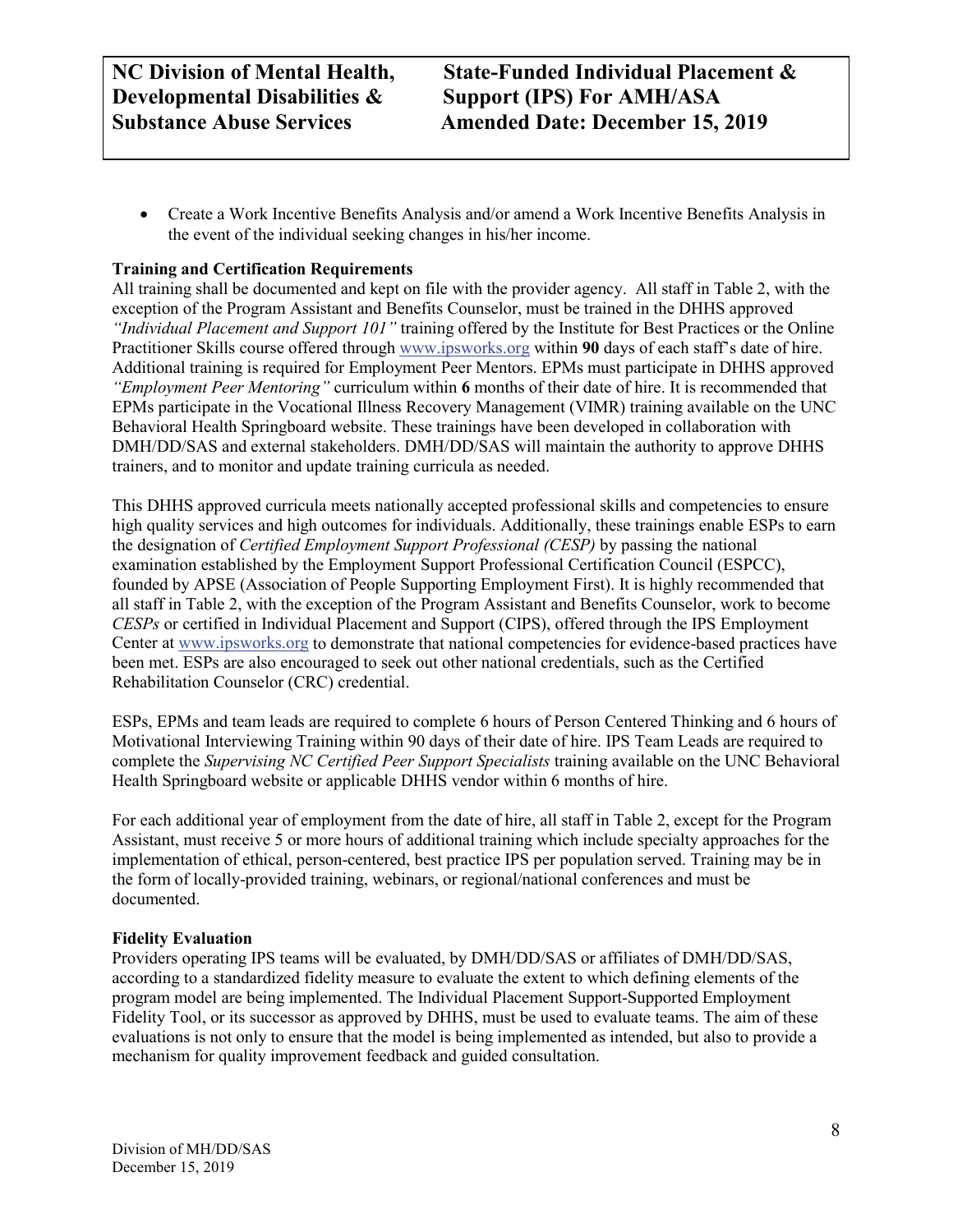**NC Division of Mental Health, State-Funded Individual Placement & Substance Abuse Services Amended Date: December 15, 2019**

DHHS shall track adherence to the IPS model through their participation in the administration of the most current IPS fidelity assessment. IPS teams will be expected to complete the Quarterly Outcome Tracking form and submit completed forms to DHHS for outcome monitoring.

A tiered certification process for IPS teams will be used to guide technical assistance and consultation. These tiers define ranges for exceptional practice and provide opportunities for growth for marginal teams through strategic plans for improvement of practice.

Programs will participate in their first fidelity review after a minimum 6 months of continuous operation.

Teams that do not have either the required staffing in place or are serving less than 20 individuals after 6 months of continuous operation will meet with a member of the DMH/DD/SAS Adult Mental Health Team, DMA staff, DVR staff, and a staff from the LME-MCO to review the barriers to completing a fidelity evaluation. An IPS implementation plan that clearly identifies all current barriers as well as specific steps to address the barriers to program implementation shall be developed and shared with DMH/DD/SAS, DMA, DVR and LME-MCO Provider Network staff. In these cases, a fidelity evaluation will be scheduled three months after this meeting and the development of the IPS implementation plan.

The first review will serve as a fidelity starting point and guide the development of a fidelity action plan, with the help of the assigned trainer, that clearly details quality improvement steps to make prior to the next fidelity review. An IPS team must score a minimum of 74 on fidelity evaluations to continue to bill State funds and DVR milestones.

Subsequent fidelity reviews will be scheduled based on the most recent fidelity review score.

| Table 1. Tiered Certification Process for IPS Based on the<br>IPS- Fidelity Tool Total Rating and Subsequent Fidelity Evaluation Timeframe |                    |                                             |  |
|--------------------------------------------------------------------------------------------------------------------------------------------|--------------------|---------------------------------------------|--|
| <b>Certification</b>                                                                                                                       | <b>Score Range</b> | <b>Follow Up Timeframe</b>                  |  |
| No Certification                                                                                                                           | Rating below 74    | 6 months after final report if approved     |  |
| Fair Fidelity Level                                                                                                                        | Rating 74-99       | 6-12 months after final report is received  |  |
| Good Fidelity Level                                                                                                                        | Rating 100-114     | 12-18 months after final report is received |  |
| <b>Exemplary Fidelity Level</b>                                                                                                            | Rating 115-125     | 18 months after final report is received    |  |

DMH/DD/SAS published Joint Communication Bulletin #J309 on October 18, 2018, which replaced Joint Communication Bulletin #J235 published on February 14, 2017, providing guidance to teams on the procedures and timeline for the fidelity evaluation process, including the addition of an option for teams to contest up to three fidelity items by submitting supporting documentation as evidence to support the reasoning for the score to be changed.

Teams not meeting fair fidelity may be eligible for an IPS fidelity re-evaluation. The IPS fidelity reevaluation must be requested by the LME-MCO and the provider and scheduled within 180 days from the date of the finalized IPS fidelity score from the previous fidelity evaluation. All criteria must be in place at the time of the fidelity evaluation in which the score fell below 74.

To qualify for an IPS fidelity re-evaluation the IPS team must meet all of the following: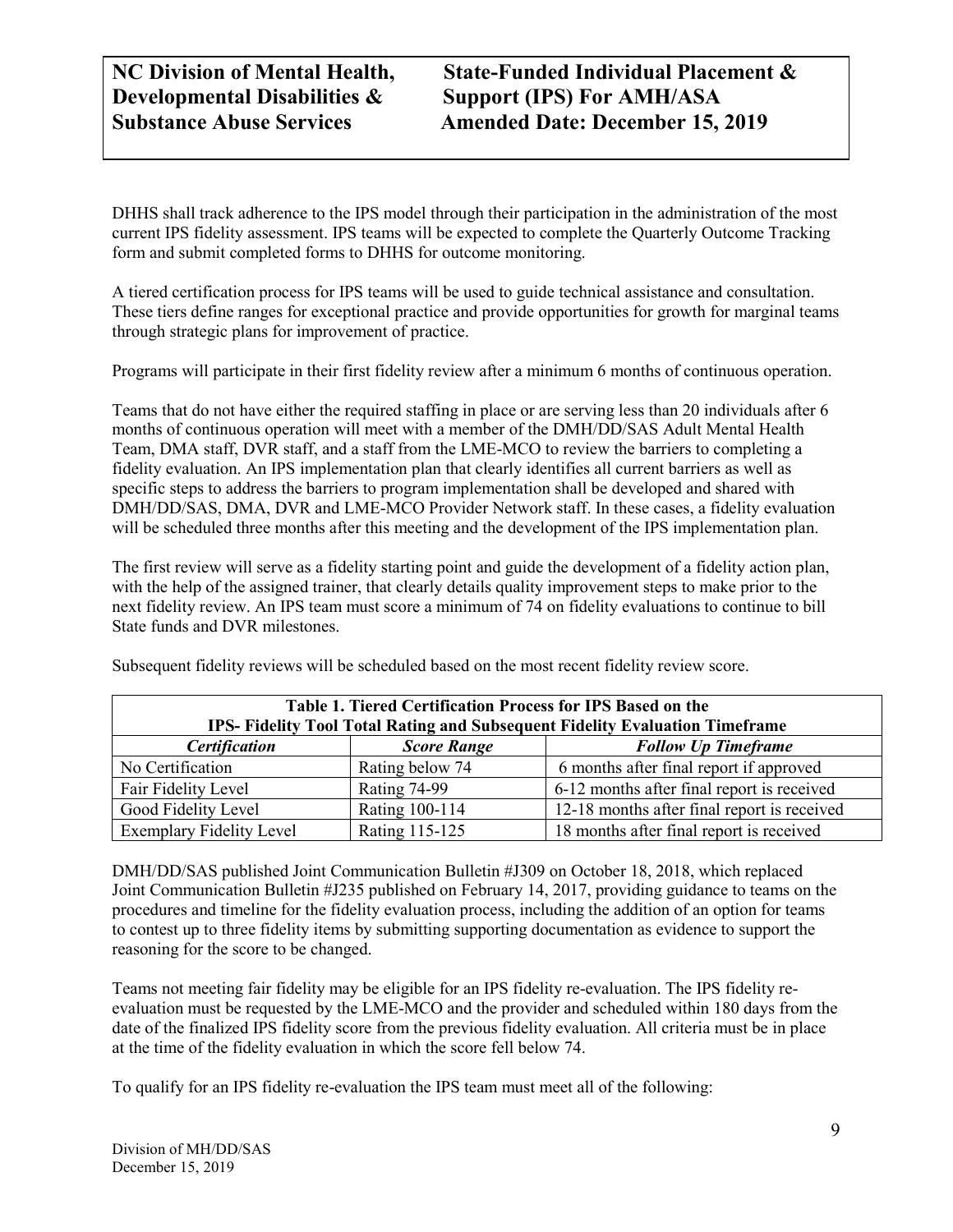• The score must be between 65-73.

#### AND

• All staffing requirements identified in the service definition (based on census, excluding the program assistant and benefits counselor) must be fully met. Programs that are 0-6 months post start date will be expected to have the start-up staffing ratios in place. Programs that have been in operation for more than 6 months will be expected to have full staffing (based on census) in place.

#### AND

• Evidence of behavioral health integration. If an IPS team is a stand-alone provider, there must be at least one MOU/MOA in place with a behavioral health provider that clearly establishes a formal partnership that integrates IPS services and behavioral health services.

#### AND

• At least 80% of individuals receiving services must have a Career Profile completed.

If an IPS team is granted a re-evaluation and they do not pass the subsequent fidelity evaluation, they will not be eligible for an additional re-evaluation. If an IPS team's second score falls below the 74 identified in the service definition, they will not be eligible to bill State funds for IPS services.

#### **Service Type and Setting**

IPS is a periodic, outpatient service. Services are community based, individualized, and are provided as the person needs and requests the interventions (i.e., daily, weekly, monthly, etc.). IPS staff should spend 65% or more of total scheduled work hours in the community. Frequency and intensity of services must be documented in the individual's PCP and/or Employment Plan. Interventions may be provided on-site (at the individual's place of employment) or off-site. ESPs must pay special attention to disclosure preferences and business relations. Not every individual will need daily or weekly support, and not every individual will want on-site supports.

#### **Program Requirements:**

The IPS model requires a team approach. Caseloads are discussed in regular IPS team meetings, so all staff are up to date on everyone's progress and needs. The IPS Team is required to have weekly face-toface group supervision with the IPS Team Lead to discuss individual situations, job leads, and other issues. Face-to-face meetings are preferable but accommodations for staff may be made by using a HIPAA compliant video teleconference/webinar if an ESP/EPM is located more than 30 miles from the main office to ensure they can consistently attend team meetings. It is expected that the long-distance ESP/EPM(s) attend the meeting face-to-face at least once monthly. Individual supervision and field mentoring must be provided in person.

The IPS model requires ongoing Behavioral Health Integration. The IPS team works side by side with a behavioral health team(s) - typically in the same building or close enough so they can frequently meet and discuss individuals they mutually serve. The IPS staff attend the behavioral health treatment team meeting weekly with their assigned behavioral health team(s). The treatment team meeting is hosted by the behavioral health team(s) and may include prescribers, therapists/counselors, nurses, or other staff that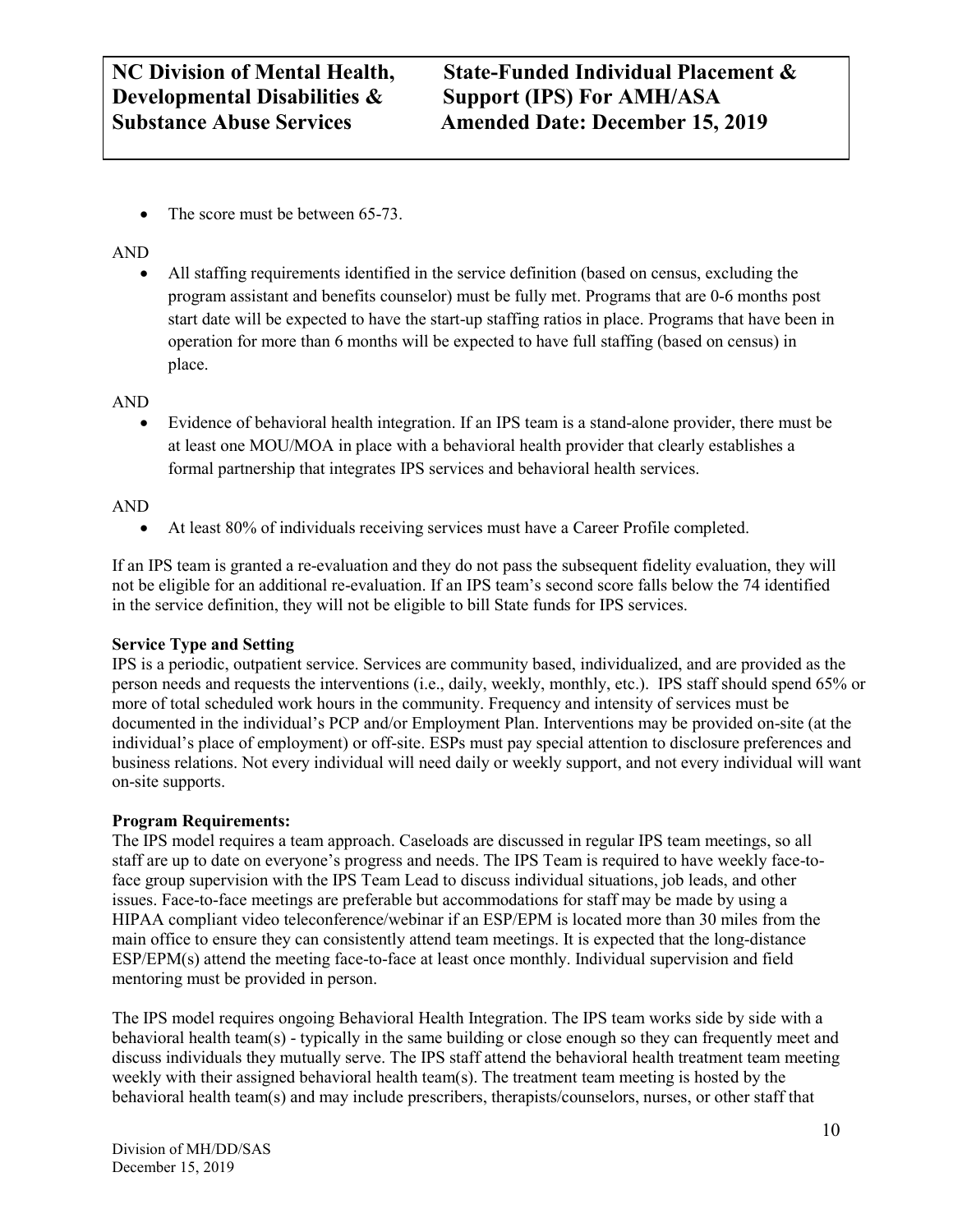help the individual in their psychiatric rehabilitation. Guidance is provided in the *Employment Behavioral Health Team for Individual Placement & Support (IPS)* policy, published November 15, 2017.

The activities and services of the IPS team shall be driven by the person-centered planning process in an integrated treatment team model, and developed by the consumer into their PCP and/or Employment Plan.

#### **Eligibility Criteria**

The individual is working age (16+) and:

A. Has a primary diagnosis of a serious mental illness (SMI) that includes severe and persistent mental illness (SPMI), or a primary diagnosis of substance use disorder (State funded individuals only.)

#### AND

- B. Experiences difficulties in at least two or more of the following areas:
	- 1. In or at risk of placement in a congregate setting or difficulty maintaining safe living situations, including homelessness;
	- 2. Co-occurring mental health and substance abuse disorders;
	- 3. High risk of crisis diversion, intervention, including hospital transitions;
	- 4. Difficulty effectively using traditional office-based outpatient services;
	- 5. Difficulty with daily living, communication, interpersonal skills, self-care, self-direction;
	- 6. High risk or recent history (within the past 12 months) of criminal justice involvement (such as arrest, incarceration, probation);

#### AND

C. Expresses the desire to work at the time of admission to the program, and has an established pattern of unemployment, underemployment, or sporadic employment; and requires assistance in obtaining or maintaining employment in addition to what is typically available from the employer because of functional limitations as described above and behaviors associated with the individual's diagnosis.

#### **Entrance Process**

Per the evidence-based model, there is a zero-exclusion criterion, meaning that individuals are not disqualified from engaging in employment simply because of perceived readiness factors, such as active substance use, criminal background issues, active mental health symptoms, treatment or medication non-adherence, or personal presentation. Individuals are not required to participate in prevocational training or other job readiness models. Teams assist individuals in addressing barriers to employment through behavioral health integration.

#### **Continued Service Criteria**

The individual shall continue receiving IPS services if they meet at least one of the following requirements:

- 1. The individual has made little progress in meeting employment goals, and there is documentation that supports that continuation of IPS services will be effective in meeting employment goals identified in service plan;
- 2. The individual is making progress in meeting employment goals, but the interventions identified in the PCP and/or Employment Plan need to be modified to achieve competitive employment;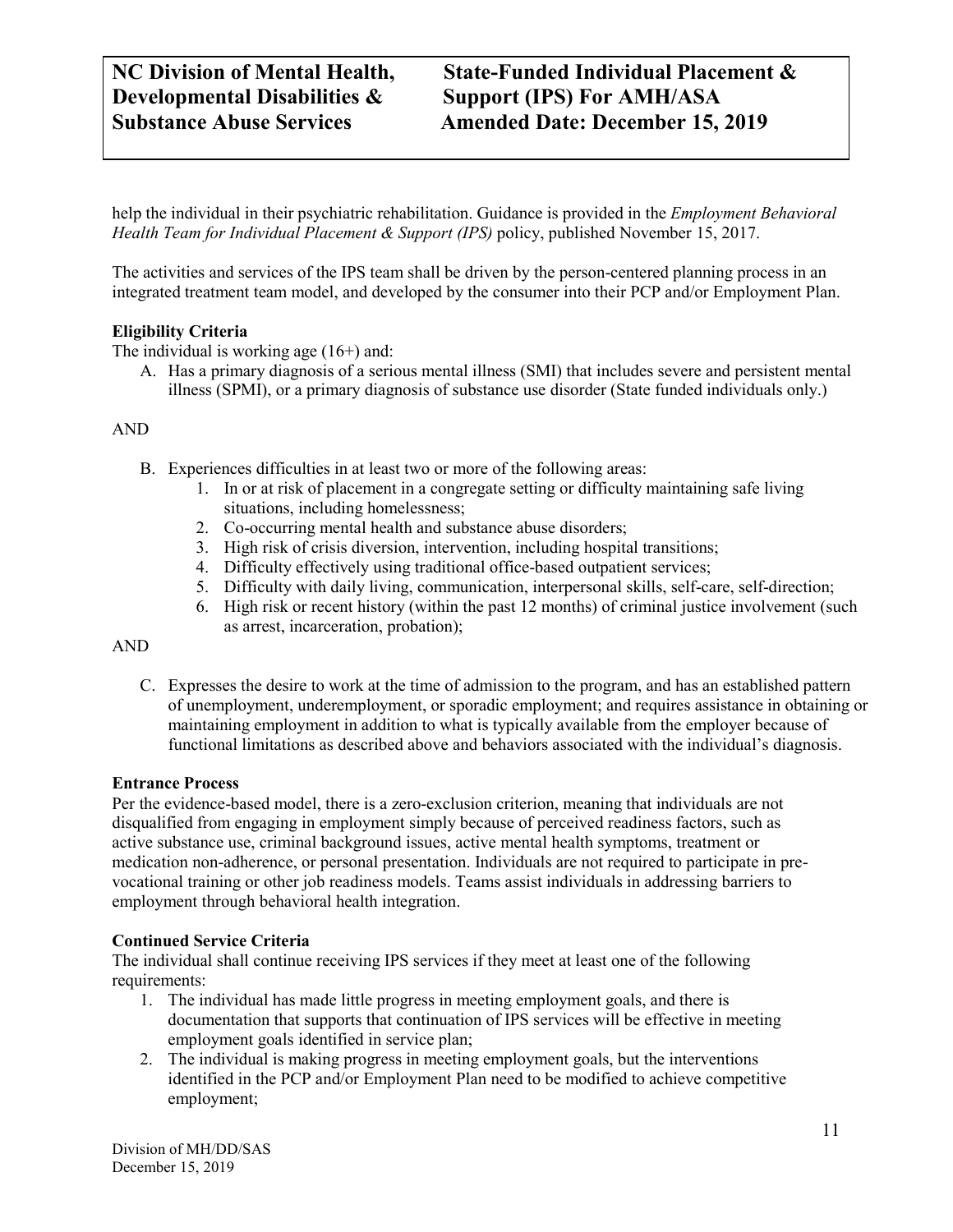## **NC Division of Mental Health, State-Funded Individual Placement & Substance Abuse Services Amended Date: December 15, 2019**

- 3. The individual has obtained a job, it has been less than a year since starting employment and requires follow-along supports as identified in the PCP and/or Employment Plan.
- 4. The individual needs follow-along support in learning how to manage benefits, such as Social Security, Ticket to Work, etc.
- 5. The individual needs support to change jobs, increase hours of employment, or advance in his or her career.

#### **Discharge Criteria**

The individual's level of functioning has improved with respect to the goals outlined in the PCP and/or Employment Plan and follow along services have been provided to ensure long-term job maintenance and ongoing behavioral health support as needed by the individual. When applicable, an IPS team shall initiate a transfer to another provider. The decision to discharge should be based on one or more of the following and documented in the service record:

- 1. The individual has requested that IPS be discontinued.
- 2. The individual has moved outside of the LME/MCO catchment area.
- 3. The individual has long-term medical issues and work is not an option at the time.
- 4. The individual no longer meets criteria for this service.

#### **Expected Clinical Outcomes**

Expected clinical outcomes include, but are not limited to the following:

- The individual finds and maintains competitive employment
- The individual enrolls in/completes credits towards an educational program that can then be leveraged to find employment
- The individual increases the average number of hours worked a week
- The individual increases their average pay

All IPS teams shall complete NC-TOPPS assessments on individuals receiving services to track the outcomes identified above.

#### **Documentation Requirements**

A service record shall be maintained for each individual served. A full service note shall be written per date of service.

A Person-Centered Plan (PCP) and/or Employment Plan is required. If the person receives an enhanced service, employment and other services received must be identified on the integrated Person-Centered Plan with an attached in-depth Employment Plan.

A documented discharge plan shall be discussed with the individual and included in the service record and coordinated with other providers when an engaged in an enhanced service.

#### **Utilization Management**

State-funded IPS services require no prior authorization for the first 64 units (16 hours) of IPS services for the initial engagement (motivational interviewing and assertive outreach) of the individual. Authorization for continued services must occur after the 64 units and services may cover up to 12 months for the initial authorization period. To continue IPS, reauthorizations should be based on the level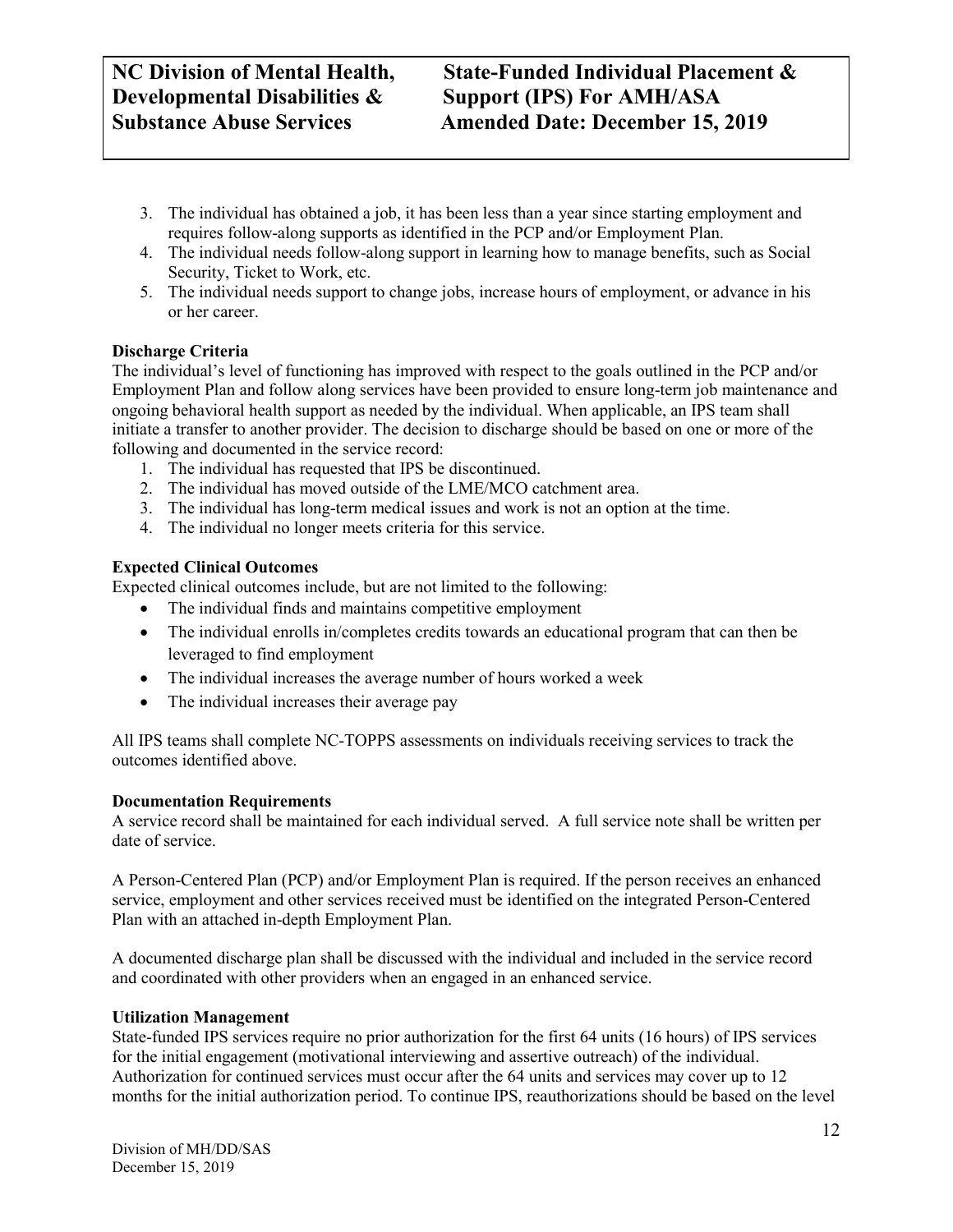of intensity required to acquire stable employment or interventions required for continued employment. Units are billed in 15-minute increments.

#### **Service Exclusions and Limitations**

An individual may receive IPS services from only one IPS provider organization during any active authorization period for this service. Service can only be billed when providing direct service to the individual, and cannot be billed for meetings, paperwork, documentation, or travel time.

IPS services shall not be provided during the same authorization period as Assertive Community Treatment (ACT).

IPS services are individual and community based. All IPS services are provided on an individual basis by IPS team members, not in groups, facilities, and/or congregate settings.

State funds shall not cover the following under IPS activities, and these activities may not be billed or considered the activity for which the IPS unit is billed:

- a) Services provided to teach academic subjects or as a substitute for educational personnel, including a: teacher, teacher's aide, or an academic tutor;
- b) Pre-vocational classes;
- c) Supports and/or services to help individuals with volunteering;
- d) Set-aside jobs for people with disabilities, such as enclaves;
- e) Group employment/work crews;
- f) Transitional employment;
- g) Group employment searches or classes;
- h) Habilitative services for the individual to acquire, retain, and improve the self-help, socialization, and adaptive skills necessary to reside successfully in community settings;
- i) Non-employment related transportation for the individual or family;
- j) Any services provided to family, friends, or natural supports of the individual receiving IPS to address problems not directly related to the individual's issues and not listed on the Person-Centered Plan and/or Employment Plan;
- k) Clinical and administrative supervision of staff; or
- l) Time spent in meetings where the eligible individual is not present.

Additionally, if an eligible individual is a shared case between DMH/DD/SAS and DVR, State funds will only reimburse for services not covered in a DVR milestone. For example, if an individual is working towards **IPS Milestone 1- Job Development with Retention,** State funds would not cover services related to consumer specific job development and placement, and time spent analyzing information relevant to a consumer's job development and placement. State funds would reimburse for completion of the Intake and Career Profile (when working directly with the individual), and services provided by the Employment Peer Mentor.

**NOTE:** DMH/DD/SAS will not reimburse for conversion therapy.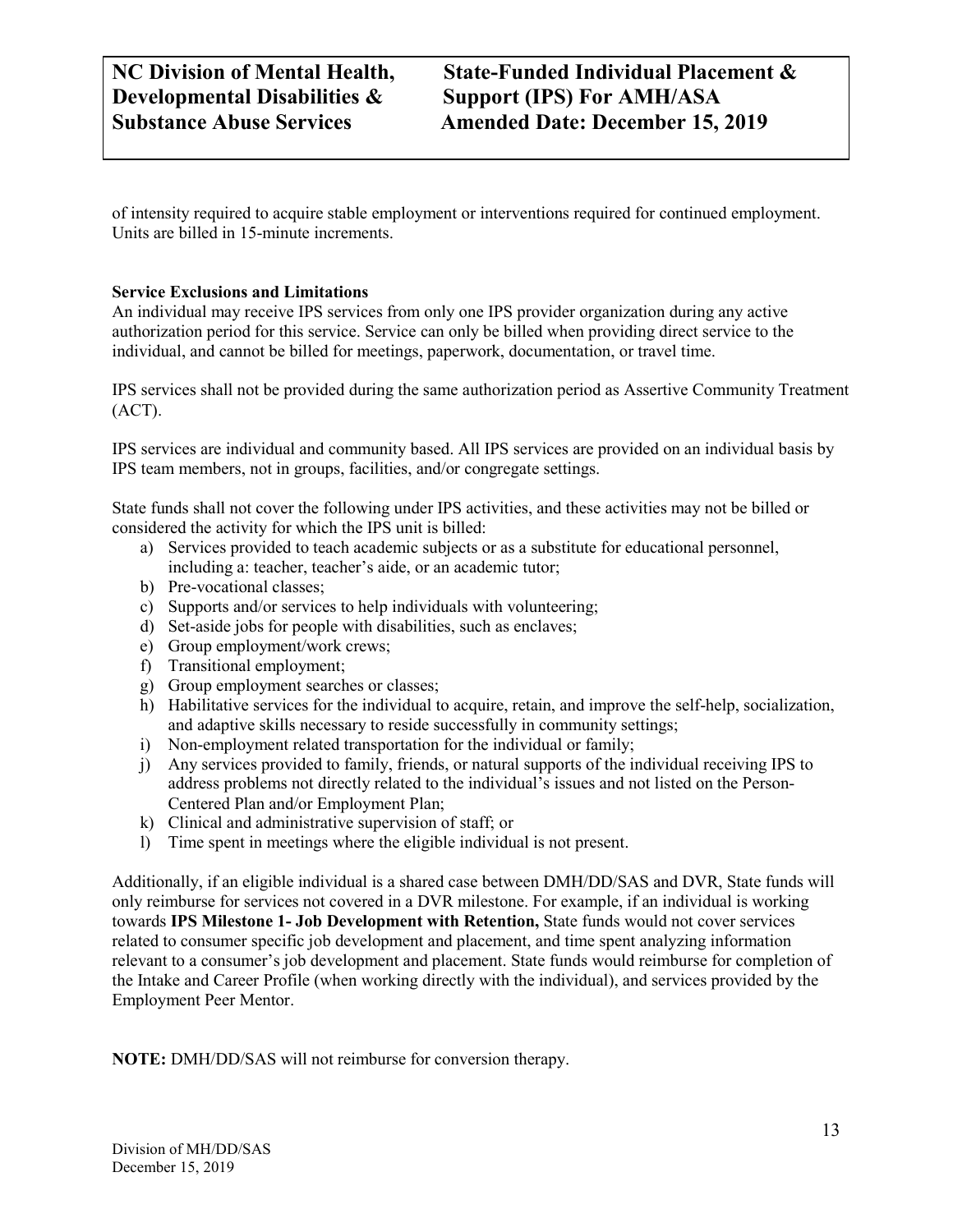## **NC Division of Mental Health, State-Funded Individual Placement & Developmental Disabilities & Support (IPS) For AMH/ASA Substance Abuse Services Amended Date: December 15, 2019**

#### **Policy Implementation and History**

#### **Original Effective Date:** April 18, 2013

#### **History:**

| <b>Date</b> | <b>Section or</b><br>subsection                                                                                       | Change                                                                                                                                                                                                                                                                                                                                                                                                                                                                                                                                                                                                                                                                                          |
|-------------|-----------------------------------------------------------------------------------------------------------------------|-------------------------------------------------------------------------------------------------------------------------------------------------------------------------------------------------------------------------------------------------------------------------------------------------------------------------------------------------------------------------------------------------------------------------------------------------------------------------------------------------------------------------------------------------------------------------------------------------------------------------------------------------------------------------------------------------|
|             | <b>Revised</b>                                                                                                        |                                                                                                                                                                                                                                                                                                                                                                                                                                                                                                                                                                                                                                                                                                 |
| 11/5/14     | All sections.                                                                                                         | Removed IDD specific language.                                                                                                                                                                                                                                                                                                                                                                                                                                                                                                                                                                                                                                                                  |
| 1/1/16      | Communication<br>Bulletin #132,<br>Critical elements<br>of IPS-SE                                                     | The service definition and billing code for Long Term<br>Vocational Supports (MH/SA LTVS) for individuals<br>(YM645) will end effective (12-31-2015). Any individuals<br>receiving this service from a non-IPS-SE provider should<br>be assessed to determine if their employment/educational<br>goals could be met through an IPS-SE team. Follow along<br>supports are part of the IPS-SE EBP, and not a separate<br>service. Provision of follow along supports should be<br>seamless and based on what the individual needs to ensure<br>they maintain stable employment. Therefore, the provision<br>of follow along supports is now part of the IPS-SE for<br>AMH/ASA service definition. |
| 1/1/16      | <b>Practice Principles</b><br>of Evidence-<br><b>Based Supported</b><br>Employment,<br>Critical elements<br>of IPS-SE | The IPS-SE for AMH/ASA clearly defines the eight<br>practice principles and corresponding critical elements of<br>IPS-SE to ensure that providers and LME-MCOs are aware<br>of what makes this model unique and effective with<br>individuals with MH/SU.                                                                                                                                                                                                                                                                                                                                                                                                                                       |
| 1/1/16      | Provider<br>Requirements                                                                                              | A brief overview of <i>Employment First</i> practices and<br>principles are provided, as agencies providing IPS-SE<br>should ensure that their agency policies and practices align<br>with the mission and vision of <i>Employment First</i> .                                                                                                                                                                                                                                                                                                                                                                                                                                                  |
| 1/1/16      | Staffing<br>Requirements                                                                                              | A fully staffed IPS-SE team (1 IPS-SE Team Lead, 8<br>Employment Support Professionals (ESPs), 1 Employment<br>Peer Mentor (EPM) can now serve a maximum of 200<br>individuals, as one ESP can work with up to 25<br>individuals.                                                                                                                                                                                                                                                                                                                                                                                                                                                               |
| 1/1/16      | Staff<br>Responsibilities                                                                                             | Staff responsibilities for the IPS-SE Team Lead, ESPs and<br>EPMs has been clearly identified.                                                                                                                                                                                                                                                                                                                                                                                                                                                                                                                                                                                                  |
| 1/1/16      | Training and<br>Certification<br>Requirements                                                                         | Training requirements have been updated, specifically: all<br>staff must be trained on the IPS-SE EBP must be<br>completed within 90 days of hire, EPM must be completed<br>within 6 months of hire, all staff must complete 6 hours of<br>Person Centered Thinking and Motivational Interviewing<br>within 90 days of hire.                                                                                                                                                                                                                                                                                                                                                                    |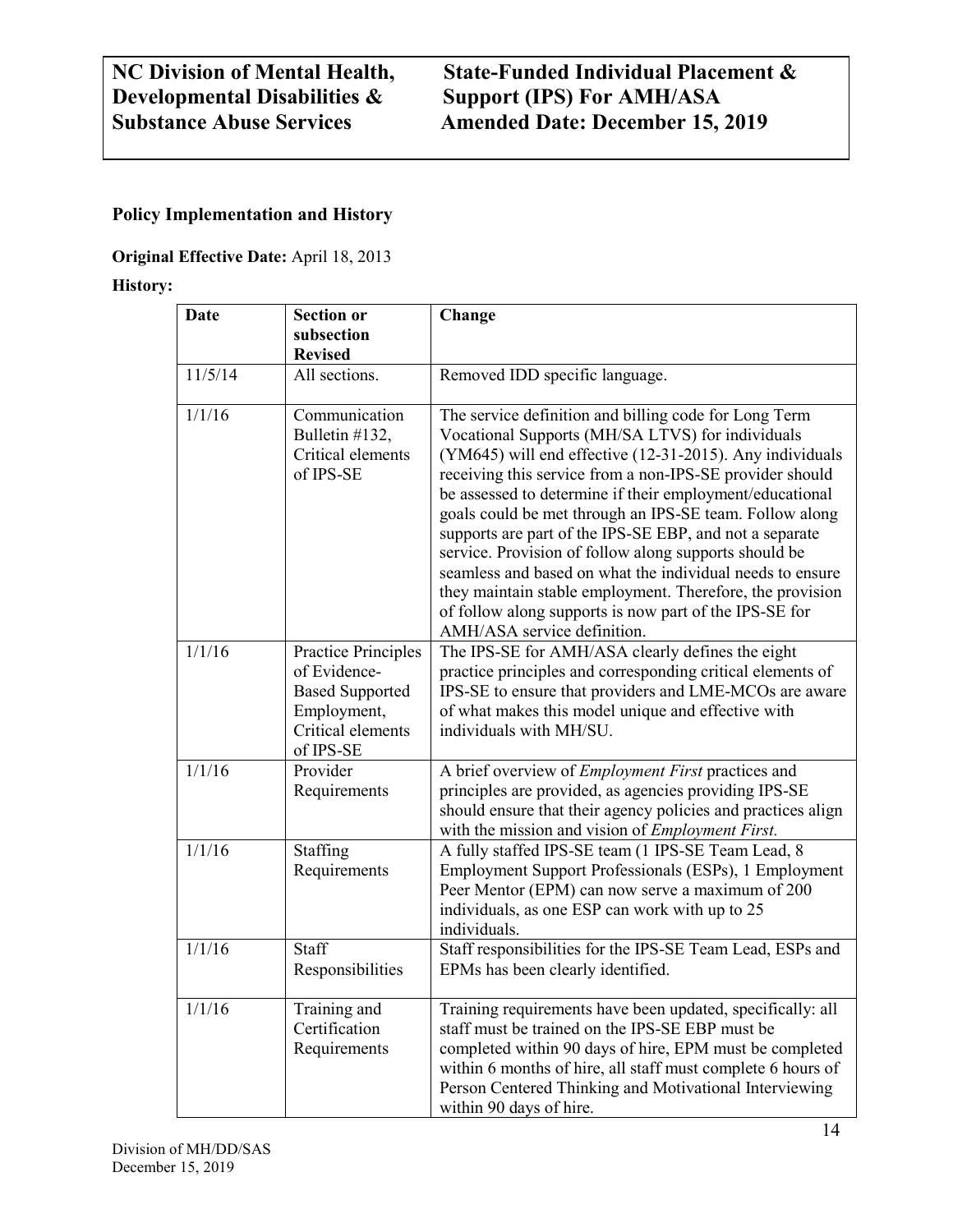#### **NC Division of Mental Health, State-Funded Individual Placement & Developmental Disabilities & Support (IPS) For AMH/ASA Support (IPS) For AMH/ASA Substance Abuse Services Amended Date: December 15, 2019**

| <b>Date</b> | <b>Section or</b>                                | Change                                                                                                                                                                                                                                                                                                                    |
|-------------|--------------------------------------------------|---------------------------------------------------------------------------------------------------------------------------------------------------------------------------------------------------------------------------------------------------------------------------------------------------------------------------|
|             | subsection<br><b>Revised</b>                     |                                                                                                                                                                                                                                                                                                                           |
| 1/1/16      | Fidelity<br>Evaluation                           | The process and procedures specific to fidelity evaluations<br>has additional detail, including: a certification chart,<br>procedures for when fidelity evaluations will be completed,<br>what will happen if a team doesn't meet fidelity on their<br>first review, and the schedule for subsequent fidelity<br>reviews. |
| 1/1/16      | Documentation<br>Requirements                    | Documentation requirements have been updated to reflect<br>that staff should complete a full services note shall be<br>written per date of service.                                                                                                                                                                       |
| 1/7/19      | Service Definition<br>and Required<br>Components | Revised eligibility age to 16 years and older to align with<br>NC Medicaid eligibility requirements; Added that all IPS<br>providers are required to apply to become a DVR vendor.                                                                                                                                        |
| 1/7/19      | Staffing<br>Requirements                         | Revised qualification for IPS Team Lead to reflect that<br>vocational experience and/or being a Certified<br>Employment Support Professional (CESP) is a<br>recommendation rather than a requirement; Addition of<br>Program Assistant and qualifications.                                                                |
| 1/7/19      | Staffing<br>Responsibilities                     | Added the responsibility of teaching psychiatric<br>rehabilitative skills to promote independent living to the<br>role of the Employment Support Professional; Revised<br>responsibilities for Employment Peer Mentor to focus on<br>wellness management; Added Program Assistant<br>responsibilities.                    |
| 1/7/19      | Fidelity<br>Evaluations                          | Clarified the IPS fidelity evaluation timeline, responsible<br>parties, and contesting requirements as documented in the<br>Communication Bulletin #J235 published on February 14,<br>2017.                                                                                                                               |
| 1/7/19      | Service Type and<br>Setting                      | Revised percentage of community time for Employment<br>Support Professionals to align with the Supported<br>Employment Fidelity Review Manual.                                                                                                                                                                            |
| 1/7/19      | Program<br>Requirements                          | Updated criteria that a long-distance ESP or EPM must<br>attend group supervision meeting at least once monthly;<br>Identified that requirements for behavioral health<br>integration can be found in the Employment Behavioral<br>Health Team (EBHT) guidance policy published on<br>November 15, 2017.                  |
| 1/7/19      | Eligibility Criteria                             | Revised eligibility age to 16 years or older to align with<br>NC Medicaid eligibility requirements.                                                                                                                                                                                                                       |
| 1/7/19      | Utilization<br>Management                        | Language added regarding use of DVR funding.                                                                                                                                                                                                                                                                              |
| 1/7/19      | Staffing<br>Requirements                         | Updated maximum number of people served for one team<br>to account for a Team Lead caseload; Added the Individual<br>Placement and Support (CIPS), offered by The IPS                                                                                                                                                     |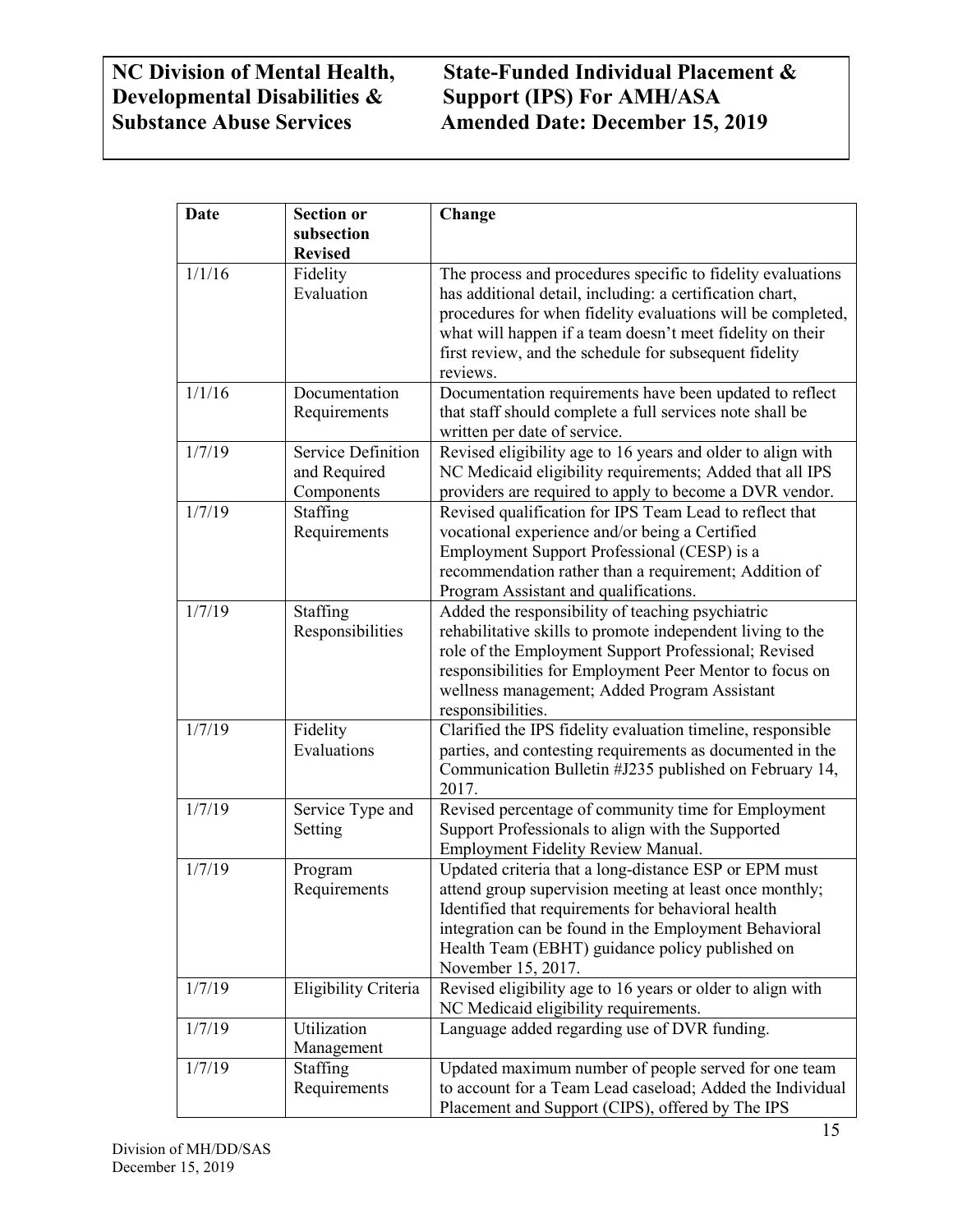## **NC Division of Mental Health, State-Funded Individual Placement & Substance Abuse Services Amended Date: December 15, 2019**

| Date     | <b>Section or</b>                             | Change                                                                                                                                                                                                                                                                                                                         |
|----------|-----------------------------------------------|--------------------------------------------------------------------------------------------------------------------------------------------------------------------------------------------------------------------------------------------------------------------------------------------------------------------------------|
|          | subsection<br><b>Revised</b>                  |                                                                                                                                                                                                                                                                                                                                |
|          |                                               | Employment Center at The Rockville Institute at Westat,<br>as an acceptable qualification for hire of an Employment<br>Support Professional; Added optional Benefits Counselor<br>role and required qualifications; Added the Program<br>Assistant as necessary staff to be in place within 6 months<br>of program start date. |
| 1/7/19   | Staffing<br>Responsibilities                  | Added Benefits Counselor responsibilities.                                                                                                                                                                                                                                                                                     |
| 1/7/19   | Training and<br>Certification<br>Requirements | IPS Team Leads are required to complete the Supervising<br>NC Certified Peer Support Specialists training available<br>through a DMH/DD/SAS vendor within 6 months of hire.                                                                                                                                                    |
| 1/7/19   | Fidelity<br>Evaluations                       | Revised timeline for fidelity evaluation schedule based on<br>ratings; Revised score range for criteria in determining<br>eligibility for a re-evaluation when a team does not score<br>the minimum fidelity score.                                                                                                            |
| 1/7/19   | Service<br>Exclusions and<br>Limitations      | Added IPS activities that shall not be covered by State<br>funds.                                                                                                                                                                                                                                                              |
| 1/7/19   | Fidelity<br>Evaluations                       | Referenced most recent Communication Bulletin, #J309<br>published October 18, 2018, on contesting requirements<br>that includes release of full fidelity reports for each fidelity<br>evaluation to LME-MCOs. This replaces Communication<br>Bulletin #J235.                                                                   |
| 12/15/19 | Attachment A &<br>Service<br>Exclusions       | Added Note: DMH/DD/SAS will not reimburse for<br>conversion therapy.                                                                                                                                                                                                                                                           |

#### **Resources and References**

Americans with Disabilities Act. *Statement of the Department of Justice on Enforcement of the Integration Mandate of Title II of the Americans with Disabilities Act and Olmstead v. L.C.* [http://www.ada.gov/olmstead/q&a\\_olmstead.htm](http://www.ada.gov/olmstead/q&a_olmstead.htm)

APSE (Association of Persons Supporting Employment First)[: http://www.apse.org/employmentfirst/](http://www.apse.org/employmentfirst/)

Butterworth, J., Gandolfo, C., Revell, G., Inge, K.J. (2007). *Community Rehabilitation Programs And Organizational Change: A Mentor Guide to Increase Customized Employment Outcomes.* T-TAP Training and Technical Assistance for Providers[. https://www.dol.gov/odep/documents/6f2ed557\\_ad21\\_466a\\_8f93\\_01f93e41f046.pdf](https://www.dol.gov/odep/documents/6f2ed557_ad21_466a_8f93_01f93e41f046.pdf)

Department of Labor Office of Disability Employment Policy- *Integrated Employment Toolkit*: <http://www.dol.gov/odep/ietoolkit/> *Employment First:* <http://www.dol.gov/odep/topics/EmploymentFirst.htm>

Employment Support Professional Certification Council (ESPCC). *CESP Candidate Handbook* (2012)[. www.apse.org](http://www.apse.org/)

Financial Education for Persons in Recovery[. http://www.cmhsrp.uic.edu/nrtc/financial-ed.asp](http://www.cmhsrp.uic.edu/nrtc/financial-ed.asp)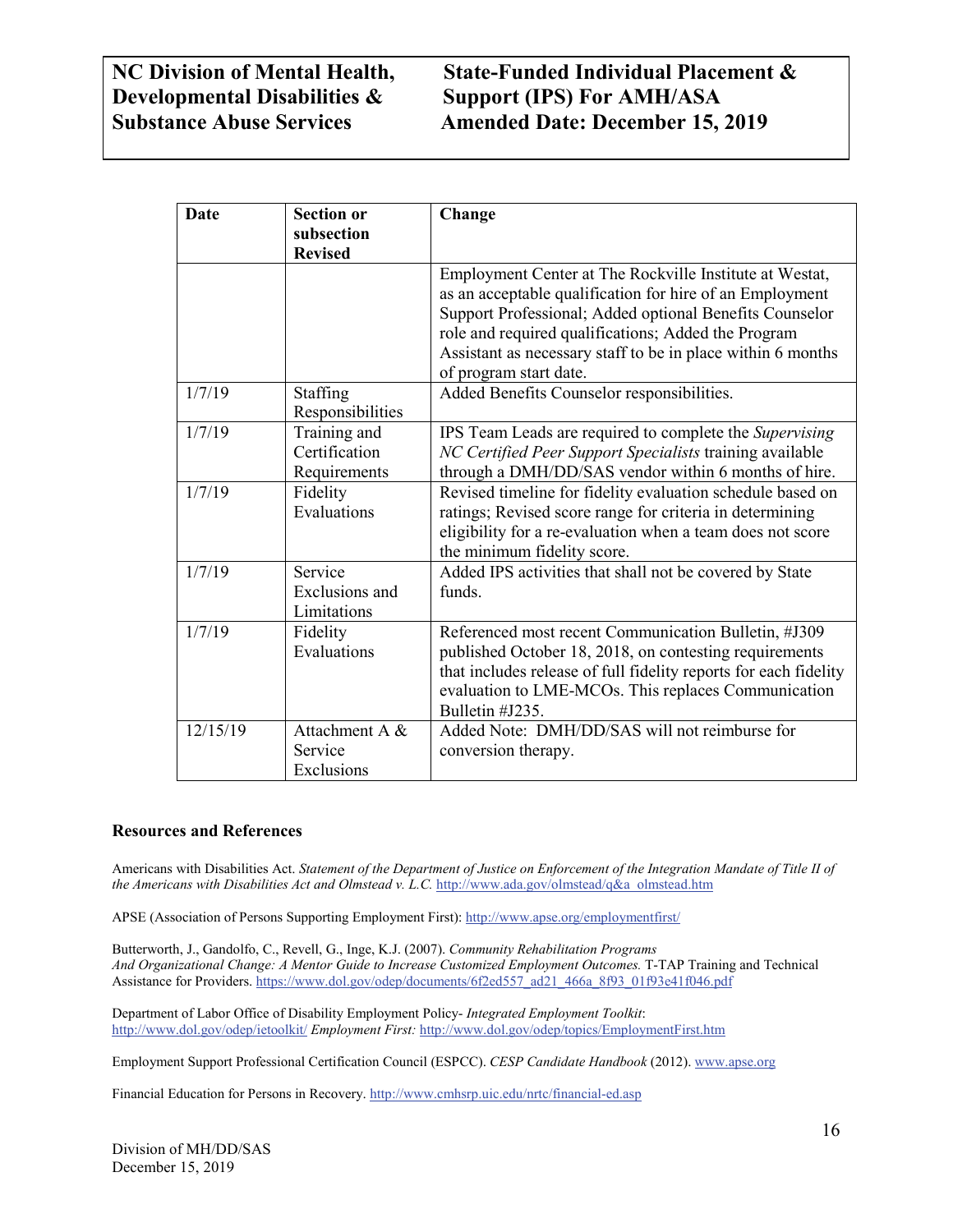Gross, L., Moore, J. & Keul, P.K., (2011) *National APSE Certification Institute: Role Delineation Study*[. www.apse.org](http://www.apse.org/)

NC APSE: Employment First Initiative. <https://www.ncapse.org/employment-first-north-carolina/>

NC Business Leadership Network[. http://www.ncbln.org](http://www.ncbln.org/)

NC Certified Peer Support Specialist Program <https://pss.unc.edu/>

NC Division of Medical Assistance Health Coverage for Workers with Disabilities. <http://www.ncdhhs.gov/dma/medicaid/hcwd.htm>

North Carolina Assets Alliance.<http://ncassets.org/>

Social Security Benefits Counseling- Work Incentive Resources[. http://www.ssa.gov/work/home.html](http://www.ssa.gov/work/home.html)

#### **IPS- Supported Employment**

Becker, D.R., Swanson, S., Bond, G.R., & Merrens, M.R. (2011, May). *Evidence-Based Supported Employment Fidelity Review Manual*[. https://ipsworks.org/wp-content/uploads/2017/08/ips-fidelity-manual-3rd-edition\\_2-4-16.pdf](https://ipsworks.org/wp-content/uploads/2017/08/ips-fidelity-manual-3rd-edition_2-4-16.pdf)

Drake, R.E., Bond, G.R., & Becker, D.R. (2012) *Individual Placement and Support: An Evidence-Based Approach to Supported Employment.* New York: Oxford University Press. [http://www.ipsworks.org](http://www.ipsworks.org/)

Substance Abuse and Mental Health Services Administration (2009). *Supported Employment: How to Use the Evidence-Based Practices KITs.* DHHS Pub. No. SMA-08-4364, Rockville, MD: Center for Mental Health Services, Substance Abuse and Mental Health Services Administration, U.S. Department of Health and Human Services. Available at: <http://store.samhsa.gov/product/Supported-Employment-Evidence-Based-Practices-EBP-KIT/SMA08-4365>

#### **Customized Employment**

Griffin, C. Hammis, D. *Customized Employment* <http://www.griffinhammis.com/customizedemployment.html>

Department of Labor Office of Disability Employment Policy. *Customized Employment and Flexible Work Arrangements*. Available at[: http://www.dol.gov/odep/topics/CustomizedEmployment.htm#.UJ0wT2cm\\_E0](http://www.dol.gov/odep/topics/CustomizedEmployment.htm#.UJ0wT2cm_E0)

#### **Self-Employment**

Department of Labor Office of Disability Employment Policy. *Self-Employment & Entrepreneurship*. [http://www.dol.gov/odep/topics/SelfEmploymentEntrepreneurship.htm#.UJ0vdGcm\\_E0](http://www.dol.gov/odep/topics/SelfEmploymentEntrepreneurship.htm#.UJ0vdGcm_E0)

Griffin, C. and Hammis, D. (2003) *Making Self-Employment Work for People with Disabilities.* Resources. <http://www.griffinhammis.com/selfemploy.html>

#### **Business-Led Internships**

Project SEARCH High School Transition Program (1995) Cincinnati Children's Hospital Medical Center, Ohio. Resources Available at[: www.projectsearch.us/OurPROGRAM/ProgramModel.aspx](http://www.projectsearch.us/OurPROGRAM/ProgramModel.aspx)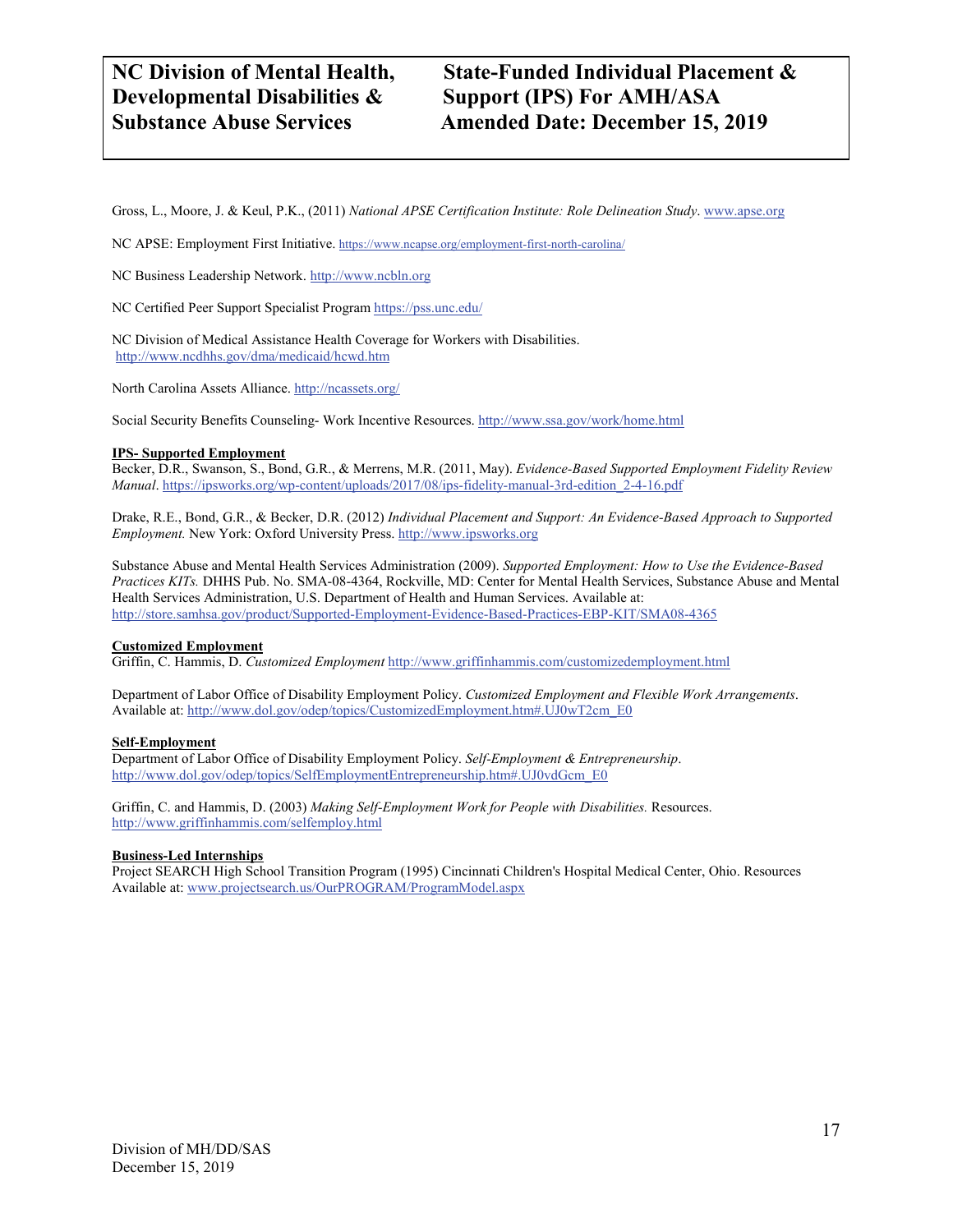#### **Attachment A: Claims-Related Information**

LME-MCOs and provider(s) shall comply with the, NCTracks Provider Claims and Billing Assistance Guide, joint communication bulletins, fee schedules, DMH/DD/SAS's clinical coverage policies and any other relevant documents for specific coverage and reimbursement for state funds:

A. **Claim Type:** Professional (837 P transaction)

#### **B. International Classification of Diseases, Tenth Revisions, Clinical Modification (ICD-10-CM) and DMHDDSAS Benefit Plans:**

Provider(s) shall report the ICD-10-CM and Procedural Coding System (PCS) to the highest level of specificity that supports medical necessity. The subset of allowed codes, including the DMHDDSAS Benefit Plan Diagnosis Array for state-funded billing may be found at [https://files.nc.gov/ncdhhs/documents/files/DMH%20Service%20Array%202019%2005-18-](https://files.nc.gov/ncdhhs/documents/files/DMH%20Service%20Array%202019%2005-18-2017_0.xlsx) 2017 0.xlsx. Use the ICD-10 codes on the current array.

#### **C. Code(s):**

Provider(s) shall report the most specific local billing code that accurately and completely describes the service provided. LME-MCOs must identify the appropriate **YP630** service provided by using the following local procedure code(s):

#### **YP630- IPS (without Benefit Counseling)**

**YP630 BC- IPS with Benefits Counseling (Modifier must be utilized when billing for Benefits Counseling.)**

#### **D. Billing Units:**

Provider(s) shall report the appropriate code(s) used which determines the billing unit(s).

#### **1 unit= 15 minutes up to 32 units a day**

#### **E. Place of Service:**

All valid place of service codes for DMH/DD/SAS.

#### **F. Reimbursement**

Provider(s) shall bill based on their contractual agreement with the LME-MCO.